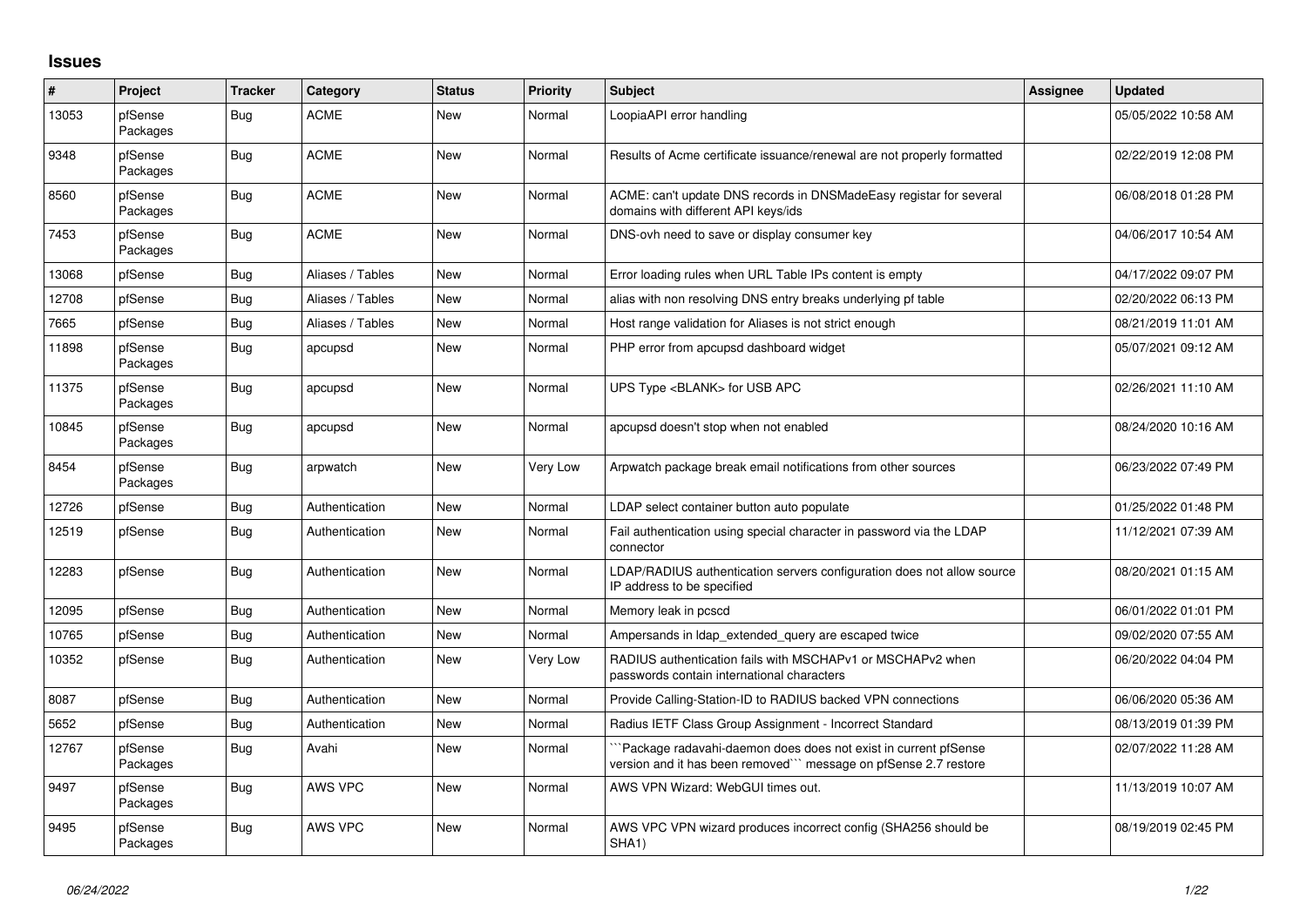| #     | Project             | <b>Tracker</b> | Category              | <b>Status</b> | <b>Priority</b> | <b>Subject</b>                                                                                                                   | Assignee | <b>Updated</b>      |
|-------|---------------------|----------------|-----------------------|---------------|-----------------|----------------------------------------------------------------------------------------------------------------------------------|----------|---------------------|
| 10900 | pfSense<br>Packages | Bug            | Backup                | Feedback      | Normal          | /packages/backup/backup.php?a=download&t=backup HTTP 504, or<br>Sends PHP Error Message as ASCII/Text file Named pfsense.bak.tgz |          | 04/05/2022 01:51 AM |
| 13289 | pfSense             | Bug            | Backup / Restore      | <b>New</b>    | Low             | Attempting to restore a 0 byte "config.xml" prints an error that the file<br>cannot be read                                      |          | 06/20/2022 10:46 AM |
| 12774 | pfSense             | Bug            | Backup / Restore      | New           | Normal          | Picture widget image is not saved in backup                                                                                      |          | 04/04/2022 04:48 AM |
| 12249 | pfSense             | <b>Bug</b>     | Backup / Restore      | New           | Normal          | HAProxy causing failed ACB backups                                                                                               |          | 11/15/2021 11:58 PM |
| 11110 | pfSense             | Bug            | Backup / Restore      | New           | Normal          | Backup file should be checked before restoring a specific area                                                                   |          | 12/05/2020 02:50 PM |
| 8076  | pfSense             | Bug            | Backup / Restore      | <b>New</b>    | Normal          | User can easily apply an unusable interface configuration after restore                                                          |          | 08/14/2019 10:52 AM |
| 7757  | pfSense             | Bug            | Backup / Restore      | New           | Normal          | Auto Config Backup fails to upload unless Default Gateway is up                                                                  |          | 08/16/2019 12:47 PM |
| 1738  | pfSense             | Bug            | Backup / Restore      | New           | Very Low        | Restore fails when username in backup is not matching                                                                            |          | 12/11/2021 07:51 PM |
| 11563 | pfSense<br>Packages | Bug            | <b>BIND</b>           | <b>New</b>    | High            | BIND GUI writes TXT records > 255 characters                                                                                     |          | 02/27/2021 07:11 AM |
| 11074 | pfSense<br>Packages | <b>Bug</b>     | <b>BIND</b>           | <b>New</b>    | Low             | bind Zone Settings Zones, Save button opens "Confirmation required to<br>save changes"                                           |          | 11/16/2020 11:08 AM |
| 10760 | pfSense<br>Packages | Bug            | <b>BIND</b>           | <b>New</b>    | High            | pfSense BIND 9.14.12 server terminates due to assertion failure                                                                  |          | 07/11/2020 04:53 PM |
| 10693 | pfSense<br>Packages | Bug            | <b>BIND</b>           | <b>New</b>    | Normal          | pfSense Bind Zone Editor UI does not update zone serial number when a<br>change is made                                          |          | 09/01/2021 12:51 AM |
| 10445 | pfSense<br>Packages | <b>Bug</b>     | <b>BIND</b>           | Feedback      | Normal          | BIND crashed when added RPZ. rpz is not a master or slave zone.                                                                  |          | 04/21/2022 12:40 PM |
| 10330 | pfSense<br>Packages | Bug            | <b>BIND</b>           | Feedback      | Normal          | BIND zone configuration displays wrong DS resource record with inline<br>DNSSEC signing enabled                                  |          | 04/21/2022 12:40 PM |
| 8197  | pfSense<br>Packages | <b>Bug</b>     | <b>BIND</b>           | <b>New</b>    | Normal          | BIND UI fails to properly update zone with inline DNSSEC signing enabled                                                         |          | 02/18/2019 05:23 PM |
| 12730 | pfSense             | Bug            | Captive Portal        | <b>New</b>    | Normal          | RADIUS accounting does not work if WAN is down                                                                                   |          | 01/26/2022 05:13 AM |
| 12648 | pfSense             | Bug            | <b>Captive Portal</b> | New           | Normal          | Undocumented variables 'listenporthttp' and 'listenporthttps'                                                                    |          | 12/28/2021 10:44 AM |
| 12467 | pfSense             | Bug            | <b>Captive Portal</b> | <b>New</b>    | Normal          | CP error on client disconnect after reboot                                                                                       |          | 10/17/2021 05:35 AM |
| 12357 | pfSense             | Bug            | <b>Captive Portal</b> | New           | Normal          | Captive Portal popup Logout button loads full login page in popup when<br>clicked                                                |          | 10/27/2021 12:10 PM |
| 7553  | pfSense             | Bug            | <b>Captive Portal</b> | Confirmed     | Very Low        | Captive portal on a parent interface blocks traffic on VLAN interfaces too                                                       |          | 08/19/2018 03:15 PM |
| 5658  | pfSense             | Bug            | <b>Captive Portal</b> | Confirmed     | Low             | Files with the same name cannot be uploaded to multiple captive portal                                                           |          | 12/18/2015 07:19 PM |
| 13110 | pfSense             | Bug            | CARP                  | New           | Very Low        | changing CARP VIP address does not update outbound NAT interface IP                                                              |          | 05/03/2022 02:52 PM |
| 8567  | pfSense             | <b>Bug</b>     | CARP                  | New           | Normal          | Using IPv6 VIP alias for services may affect CARP IPv6 VIP work                                                                  |          | 06/12/2018 01:26 PM |
| 8566  | pfSense             | <b>Bug</b>     | CARP                  | New           | Normal          | Wrong IPv6 source in NS request in case using of IPv6 alias                                                                      |          | 06/12/2018 01:26 PM |
| 7648  | pfSense             | <b>Bug</b>     | CARP                  | New           | Very Low        | SPAN ports on an interface renders CARP HA inoperative                                                                           |          | 06/14/2017 09:19 PM |
| 5849  | pfSense             | <b>Bug</b>     | CARP                  | New           | Normal          | Routing fail on CARP IPsec                                                                                                       |          | 12/18/2021 04:41 PM |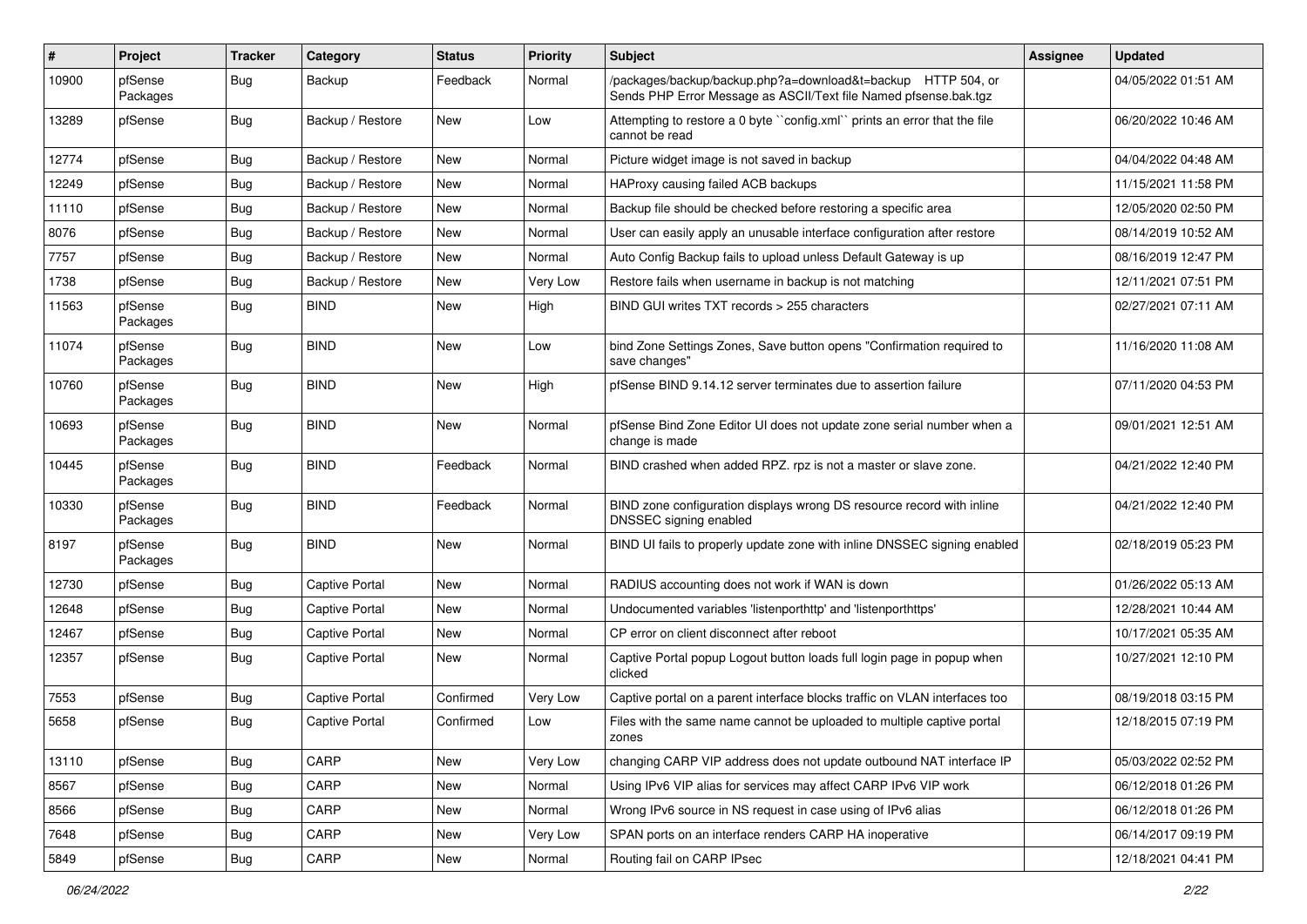| $\vert$ # | Project             | <b>Tracker</b> | Category                        | <b>Status</b> | <b>Priority</b> | <b>Subject</b>                                                                                          | <b>Assignee</b> | <b>Updated</b>      |
|-----------|---------------------|----------------|---------------------------------|---------------|-----------------|---------------------------------------------------------------------------------------------------------|-----------------|---------------------|
| 4845      | pfSense             | Bug            | CARP                            | Confirmed     | High            | CARP preemption doesn't switch to backup where connectivity between<br>systems is lost but not NIC link |                 | 07/28/2015 07:55 AM |
| 12894     | pfSense Plus        | <b>Bug</b>     | Certificates                    | New           | Low             | duplicating freshly created certificates through refreshing                                             |                 | 03/03/2022 02:35 PM |
| 12737     | pfSense             | <b>Bug</b>     | Certificates                    | New           | Normal          | CApath is not defined by default in curl                                                                |                 | 05/17/2022 02:30 PM |
| 11203     | pfSense             | <b>Bug</b>     | Certificates                    | New           | Normal          | certificate manager very slow                                                                           |                 | 12/31/2020 11:57 AM |
| 7289      | pfSense             | <b>Bug</b>     | Certificates                    | <b>New</b>    | Low             | Generating 4096bit Certificate                                                                          |                 | 08/14/2019 09:56 AM |
| 13288     | pfSense             | <b>Bug</b>     | Configuration<br>Backend        | New           | Normal          | Encode FreeRADIUS Custom Options                                                                        |                 | 06/20/2022 10:36 AM |
| 12483     | pfSense             | <b>Bug</b>     | Configuration<br>Backend        | <b>New</b>    | Normal          | GUI creates inconsistent config.xml                                                                     |                 | 10/23/2021 06:48 AM |
| 10833     | pfSense             | Bug            | Configuration<br>Backend        | <b>New</b>    | Normal          | unbound exits on configuration error when link status flaps on LAN<br>interface                         |                 | 08/13/2020 11:53 PM |
| 6398      | pfSense             | <b>Bug</b>     | Configuration<br>Backend        | <b>New</b>    | Normal          | If config cannot be loaded due to corruption or bug, it isn't handled<br>gracefully (just stops)        |                 | 08/13/2019 01:23 PM |
| 13249     | pfSense             | <b>Bug</b>     | Console Menu                    | New           | Normal          | Running playback comands multiple times results in PHP error                                            |                 | 06/06/2022 07:02 AM |
| 11970     | pfSense<br>Packages | Bug            | Coreboot                        | <b>New</b>    | Normal          | Netgate Firmware Upgrade Doesn't Work on XG-2758                                                        |                 | 04/21/2022 12:39 PM |
| 13074     | pfSense Plus        | <b>Bug</b>     | Cryptographic<br><b>Modules</b> | New           | Normal          | AES-GCM with SafeXcel on Netgate 2100 causes MBUF overload                                              |                 | 06/12/2022 11:14 AM |
| 11759     | pfSense             | Bug            | Dashboard                       | <b>New</b>    | Normal          | Traffic graphs on dashboard double upload on pppoe links                                                |                 | 12/30/2021 04:00 AM |
| 9677      | pfSense             | <b>Bug</b>     | Dashboard                       | <b>New</b>    | Normal          | Dashboard hangs when widget needs data from a remote host which is<br>down                              |                 | 08/13/2019 09:15 AM |
| 9353      | pfSense             | Bug            | Dashboard                       | <b>New</b>    | Low             | PHPSession errors from limited access to dashboard and widgets                                          |                 | 10/06/2020 09:31 AM |
| 8157      | pfSense             | <b>Bug</b>     | Dashboard                       | <b>New</b>    | Very Low        | Traffic Graph clutter from time to time                                                                 |                 | 12/03/2017 06:40 AM |
| 7857      | pfSense             | <b>Bug</b>     | Dashboard                       | New           | Very Low        | Interfaces Widget U/I fails to wrap IPV6 addresses when the string is too<br>wide for the widget        |                 | 08/13/2019 09:15 AM |
| 7788      | pfSense             | <b>Bug</b>     | Dashboard                       | <b>New</b>    | Low             | Irregular updating of widgets like cpu/uptime on system widget.                                         |                 | 08/21/2019 09:03 AM |
| 7113      | pfSense             | Bug            | Dashboard                       | New           | Normal          | Interface name in Traffic Graphs                                                                        |                 | 12/31/2021 05:40 PM |
| 3411      | pfSense             | <b>Bug</b>     | Dashboard                       | New           | Low             | Interfaces and statistics dashboard widgets very slow with large numbers<br>of interfaces               |                 | 01/24/2014 02:09 AM |
| 13273     | pfSense             | <b>Bug</b>     | DHCP (IPv4)                     | <b>New</b>    | Normal          | dhclient can use conflicting recorded leases                                                            |                 | 06/14/2022 11:07 AM |
| 13263     | pfSense             | Bug            | DHCP (IPv4)                     | New           | Low             | Deleting a static DHCP entry when the related IP is not in the arp table<br>spams the log               |                 | 06/10/2022 11:18 AM |
| 12959     | pfSense             | Bug            | DHCP (IPv4)                     | Feedback      | Normal          | dhcplease process wrongly update host file if client-hostname is empty                                  |                 | 03/28/2022 10:26 AM |
| 12922     | pfSense             | Bug            | DHCP (IPv4)                     | New           | Normal          | Classless static routes received on DHCP WAN can override chosen<br>default gateway                     |                 | 03/28/2022 10:08 AM |
| 12070     | pfSense             | <b>Bug</b>     | DHCP (IPv4)                     | New           | Low             | <b>VLAN0 for WAN DHCP</b>                                                                               |                 | 12/23/2021 04:31 PM |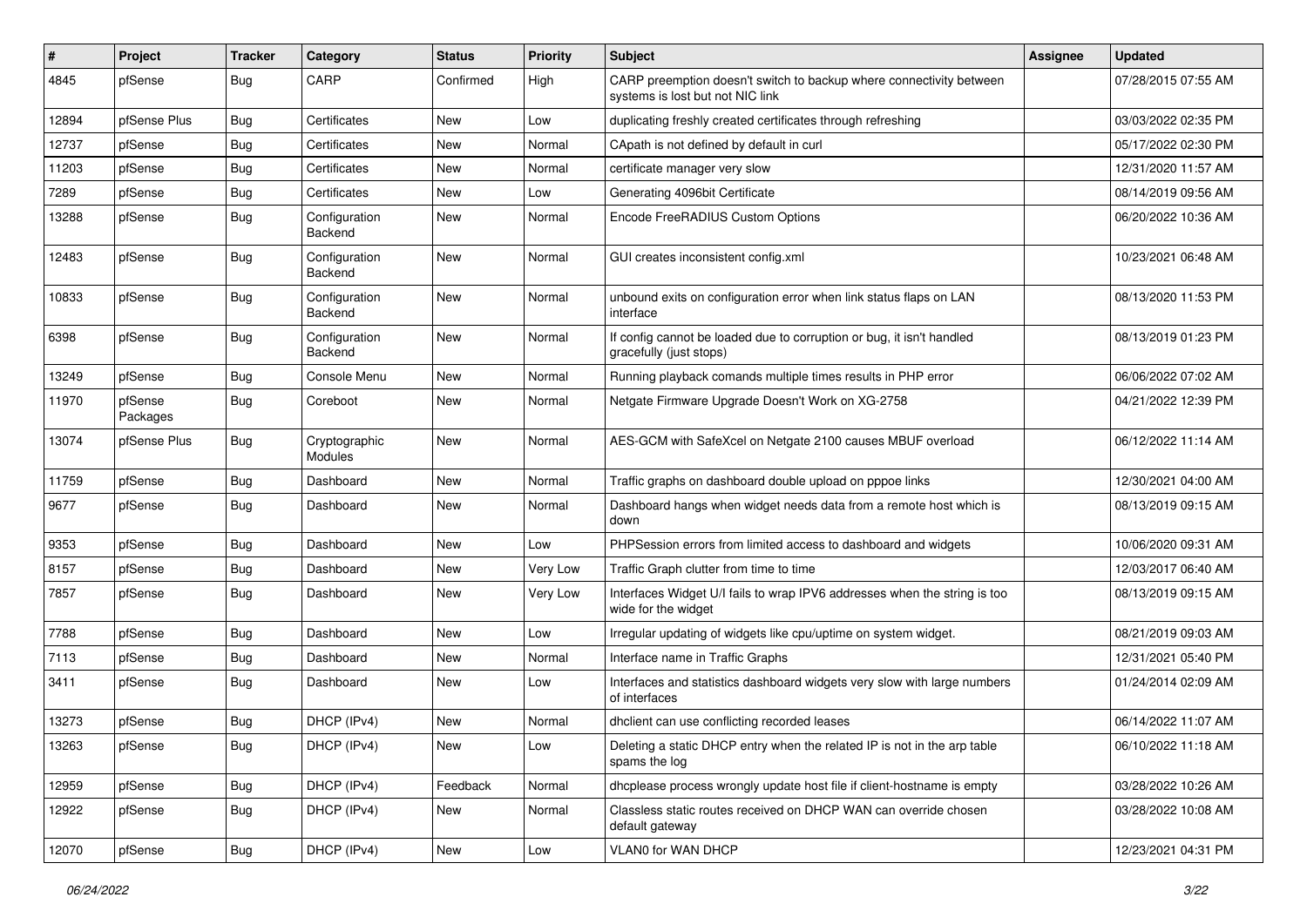| #     | Project | <b>Tracker</b> | Category          | <b>Status</b>                 | <b>Priority</b> | <b>Subject</b>                                                                                     | <b>Assignee</b> | <b>Updated</b>      |
|-------|---------|----------------|-------------------|-------------------------------|-----------------|----------------------------------------------------------------------------------------------------|-----------------|---------------------|
| 12067 | pfSense | <b>Bug</b>     | DHCP (IPv4)       | New                           | Very Low        | <b>DHCP Monitoring Statistics Error</b>                                                            |                 | 06/21/2021 08:39 AM |
| 9343  | pfSense | <b>Bug</b>     | DHCP (IPv4)       | New                           | Normal          | diag_arp.php times out with large DHCPD leases table                                               |                 | 08/14/2019 01:19 PM |
| 8614  | pfSense | <b>Bug</b>     | DHCP (IPv4)       | New                           | Normal          | Cannot remove Additional BOOTP/DHCP Options                                                        |                 | 08/21/2019 09:15 AM |
| 7172  | pfSense | <b>Bug</b>     | DHCP (IPv4)       | New                           | Normal          | Sorting by hostname in Services > DHCP Server > LAN should be<br>"natural" (alphanumeric friendly) |                 | 08/20/2019 03:47 PM |
| 6362  | pfSense | <b>Bug</b>     | DHCP (IPv4)       | Confirmed                     | Normal          | DHCP Client ID not used                                                                            |                 | 07/09/2021 06:30 AM |
| 4061  | pfSense | Bug            | DHCP (IPv4)       | Confirmed                     | Normal          | dhcpd doesn't send client-hostname to peer, breaking DHCP lease<br>registrations w/HA              |                 | 02/24/2017 08:58 PM |
| 3771  | pfSense | <b>Bug</b>     | DHCP (IPv4)       | <b>New</b>                    | Normal          | Webinterface and dhcpdcrashes with 500+ static leases                                              |                 | 08/21/2019 09:26 AM |
| 3404  | pfSense | <b>Bug</b>     | DHCP (IPv4)       | New                           | Normal          | DHCP Server Fails to Start on Interfaces that are Slow to Come Online<br>During Boot               |                 | 02/11/2014 05:09 PM |
| 13253 | pfSense | <b>Bug</b>     | DHCP (IPv6)       | New                           | Normal          | 'dhcp6c'' is not restarted when applying settings when multiple WANs<br>are configured for DHCP6   |                 | 06/06/2022 02:58 PM |
| 13237 | pfSense | <b>Bug</b>     | DHCP (IPv6)       | New                           | Normal          | dhcp6c script cannot be executed safely                                                            |                 | 06/01/2022 11:20 AM |
| 12947 | pfSense | <b>Bug</b>     | DHCP (IPv6)       | New                           | Normal          | DHCP6 client does not take any action if the interface IPv6 address<br>changes during renewal      |                 | 06/19/2022 09:34 PM |
| 12823 | pfSense | Bug            | DHCP (IPv6)       | New                           | Normal          | Multiple DHCP6 WAN connections PPPoE interface 'defached' status                                   |                 | 02/18/2022 05:39 AM |
| 10822 | pfSense | <b>Bug</b>     | DHCP (IPv6)       | New                           | Normal          | Deprecated IPv6 prefix won't be announced as deprecated to clients                                 |                 | 08/10/2020 09:23 AM |
| 10714 | pfSense | <b>Bug</b>     | DHCP (IPv6)       | New                           | Normal          | radyd only gives out the prefix of the "first" IPv6 address of an interface                        |                 | 10/06/2020 01:03 PM |
| 9136  | pfSense | <b>Bug</b>     | DHCP (IPv6)       | New                           | High            | IPv6 Tracking Interfaces Lose IPv6 Address in Certain Cases                                        |                 | 04/21/2022 12:39 PM |
| 7821  | pfSense | <b>Bug</b>     | DHCP (IPv6)       | New                           | Normal          | GIF does not support broadcast                                                                     |                 | 08/29/2017 10:50 AM |
| 7734  | pfSense | <b>Bug</b>     | DHCP (IPv6)       | New                           | Normal          | Using opton ia pd0 does not renew prefix and prefix get dropped                                    |                 | 07/31/2017 03:46 AM |
| 7138  | pfSense | <b>Bug</b>     | DHCP (IPv6)       | Assigned                      | Normal          | Pfsense wide dhcpv6 client doesn't recognise if id statement                                       |                 | 04/21/2022 12:39 PM |
| 6691  | pfSense | <b>Bug</b>     | DHCP (IPv6)       | <b>New</b>                    | Normal          | dhcp6c quits after only two tries if no response was received                                      |                 | 12/07/2020 04:25 PM |
| 6051  | pfSense | <b>Bug</b>     | DHCP (IPv6)       | New                           | Normal          | DHCPv6 Client Failure for additional WAN Address causes<br>2-seconds-service-restart-loop          |                 | 12/03/2020 01:08 AM |
| 12508 | pfSense | Bug            | <b>DHCP Relay</b> | New                           | Normal          | DHCP Relay over VPN                                                                                |                 | 11/06/2021 11:25 AM |
| 11149 | pfSense | Bug            | <b>DHCP Relay</b> | New                           | Normal          | DHCP relay won't start with DHCP server behind gateway                                             |                 | 03/22/2021 05:13 AM |
| 10715 | pfSense | <b>Bug</b>     | <b>DHCP Relay</b> | New                           | Normal          | DHCPv6 relay always uses the "first" IPv6 address of an interface                                  |                 | 06/29/2020 05:01 AM |
| 4680  | pfSense | <b>Bug</b>     | <b>DHCP Relay</b> | New                           | Normal          | DHCP relay does not work with DHCP server on other end of OpenVPN<br>tunnel                        |                 | 05/05/2015 06:55 PM |
| 12757 | pfSense | <b>Bug</b>     | Diagnostics       | <b>Pull Request</b><br>Review | Very Low        | Clean up /etc/inc/filter.inc use of pfctl -F                                                       |                 | 05/17/2022 02:18 PM |
| 7848  | pfSense | <b>Bug</b>     | Diagnostics       | <b>New</b>                    | Low             | NDP Table Sort by Expiration Error                                                                 |                 | 08/26/2019 02:56 PM |
| 7590  | pfSense | <b>Bug</b>     | Diagnostics       | New                           | Normal          | diag_edit do not save when nothing to sae (in directory browse view)                               |                 | 05/20/2017 05:04 PM |
| 7589  | pfSense | Bug            | Diagnostics       | New                           | Normal          | diag_edit.php old print_info_box                                                                   |                 | 05/20/2017 05:02 PM |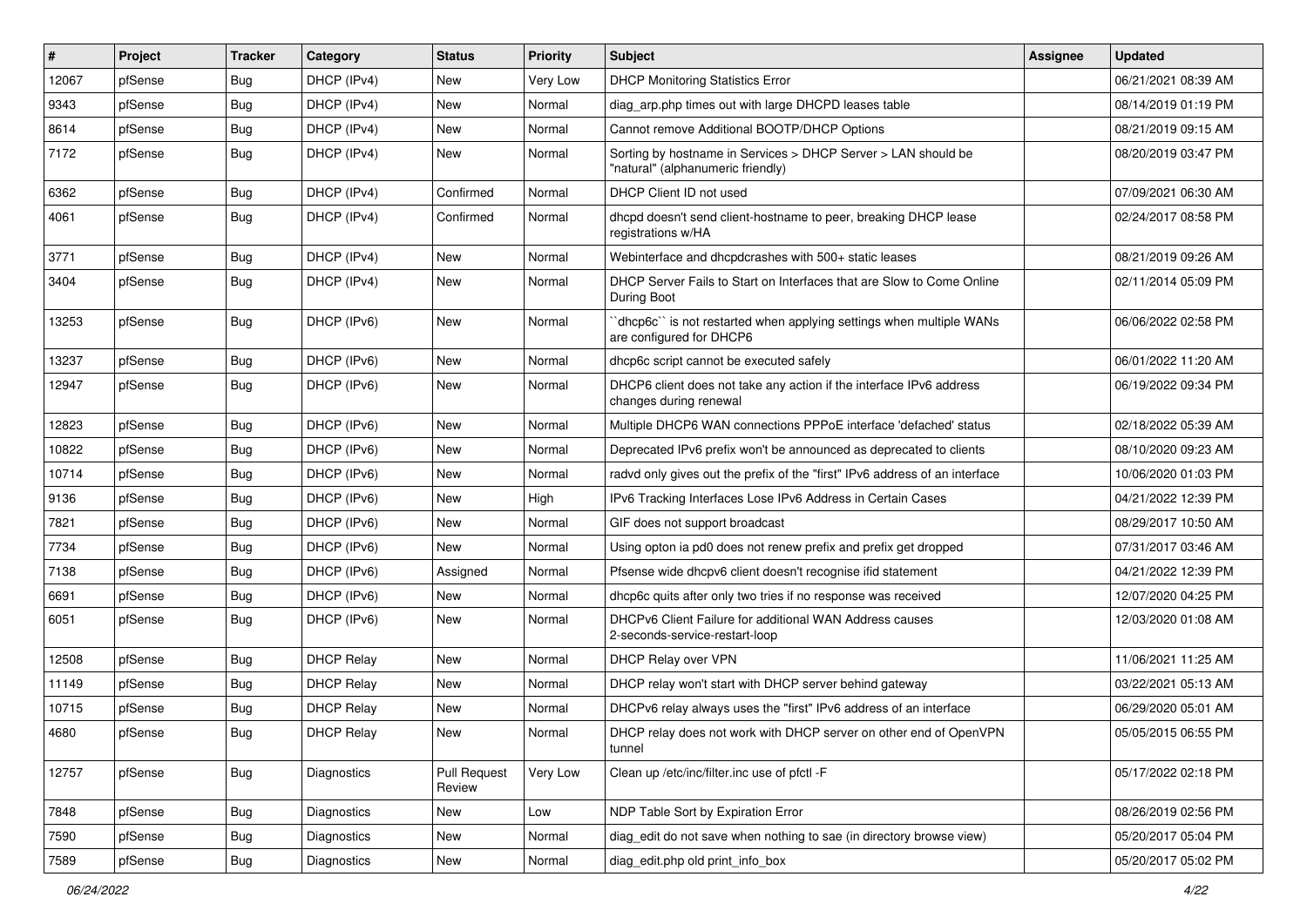| $\vert$ # | Project             | <b>Tracker</b> | Category             | <b>Status</b> | <b>Priority</b> | Subject                                                                                                                       | <b>Assignee</b> | <b>Updated</b>      |
|-----------|---------------------|----------------|----------------------|---------------|-----------------|-------------------------------------------------------------------------------------------------------------------------------|-----------------|---------------------|
| 3796      | pfSense             | <b>Bug</b>     | Diagnostics          | Confirmed     | Normal          | States summary fails and is very slow with large state tables                                                                 |                 | 12/11/2021 08:03 PM |
| 7329      | pfSense             | Bug            | <b>DNS Forwarder</b> | New           | Low             | <b>DHCP Not Updating DNS</b>                                                                                                  |                 | 01/21/2022 09:16 PM |
| 13254     | pfSense             | Bug            | <b>DNS Resolver</b>  | New           | Normal          | DNS resolver does not update "unbound.conf" file during link down<br>events                                                   |                 | 06/08/2022 07:55 AM |
| 12612     | pfSense             | <b>Bug</b>     | <b>DNS Resolver</b>  | New           | Normal          | DNS Resolver is restarted during every "rc.newwanip" event                                                                    |                 | 06/03/2022 07:13 AM |
| 10624     | pfSense             | Bug            | <b>DNS Resolver</b>  | New           | Normal          | Unbound configuration memory leak with python module + register DHCP<br>leases active                                         |                 | 02/26/2021 10:27 AM |
| 10342     | pfSense             | Bug            | <b>DNS Resolver</b>  | <b>New</b>    | Normal          | Unbound domain overrides stop resolving periodically. They only resume<br>after the service has been restarted.               |                 | 03/13/2020 10:35 AM |
| 10143     | pfSense             | <b>Bug</b>     | <b>DNS Resolver</b>  | New           | Normal          | System hostname DNS entry is assigned to the wrong IP on multi-wan<br>setups                                                  |                 | 12/31/2019 02:33 PM |
| 9654      | pfSense             | <b>Bug</b>     | <b>DNS Resolver</b>  | New           | Normal          | After reboot, the DNS resolver must be restarted before it will advertise the<br>ipv6 DNS address of the router.              |                 | 11/20/2020 03:12 AM |
| 9037      | pfSense             | <b>Bug</b>     | <b>DNS Resolver</b>  | New           | Normal          | Unbound not logging to syslog after reboot                                                                                    |                 | 10/12/2018 05:09 AM |
| 7152      | pfSense             | <b>Bug</b>     | <b>DNS Resolver</b>  | New           | Normal          | Unbound / DNS Resolver issue if "Register DHCP static mappings in the<br>DNS Resolver" set before wildcard DNS custom options |                 | 12/18/2021 04:59 PM |
| 7096      | pfSense             | Bug            | <b>DNS Resolver</b>  | Feedback      | Normal          | Unbound fails to start on boot if specific network devices are configured in<br>the "Network Interfaces"                      |                 | 11/22/2021 08:59 AM |
| 6430      | pfSense             | Bug            | <b>DNS Resolver</b>  | Confirmed     | Low             | pfsense should sanity-check hostnames when copying from dhcpd.leases<br>to /etc/hosts                                         |                 | 08/13/2019 01:23 PM |
| 5413      | pfSense             | <b>Bug</b>     | <b>DNS Resolver</b>  | Confirmed     | High            | Incorrect Handling of Unbound Resolver [service restarts, cache loss,<br>DNS service interruption]                            |                 | 06/19/2022 11:11 PM |
| 13167     | pfSense             | <b>Bug</b>     | <b>Dynamic DNS</b>   | New           | Normal          | phpDynDNS: DigitalOcean ddns update fails (bad request, invalid<br>character '-' in request id)                               |                 | 06/16/2022 09:30 PM |
| 12877     | pfSense             | <b>Bug</b>     | Dynamic DNS          | Feedback      | Normal          | Cloudflare DynDNS fails to update more than two addresses                                                                     |                 | 05/29/2022 06:56 PM |
| 11177     | pfSense             | <b>Bug</b>     | <b>Dynamic DNS</b>   | New           | Normal          | DDNSv6 not using Check IP Services                                                                                            |                 | 12/21/2020 05:02 AM |
| 11147     | pfSense             | <b>Bug</b>     | <b>Dynamic DNS</b>   | New           | Normal          | Domeneshop DynDNS IPv4 and IPv6                                                                                               |                 | 12/09/2020 11:47 PM |
| 10000     | pfSense             | Bug            | Dynamic DNS          | New           | Normal          | Azure Dynamic DNS A and AAAA Records for Apex Zone                                                                            |                 | 03/31/2020 09:03 AM |
| 9805      | pfSense             | <b>Bug</b>     | Dynamic DNS          | New           | Normal          | dynDNS cloudflare multiple entries                                                                                            |                 | 10/02/2019 04:51 PM |
| 9664      | pfSense             | <b>Bug</b>     | Dynamic DNS          | <b>New</b>    | Normal          | DynDNS and Dual-wan problem with CloudFlare (works with No-Ip)                                                                |                 | 08/03/2019 10:00 AM |
| 9504      | pfSense             | Bug            | <b>Dynamic DNS</b>   | New           | Normal          | Multiple Dynamic DNS update notifications for the same interface, not<br>differentiated by the hostname                       |                 | 05/07/2019 07:46 AM |
| 8500      | pfSense             | Bug            | Dynamic DNS          | New           | Low             | Incorrect categorization of status/info messages from phpDynDNS                                                               |                 | 08/16/2019 12:50 PM |
| 8432      | pfSense             | <b>Bug</b>     | Dynamic DNS          | New           | Normal          | Dynamic DNS Client gives an error that it can't find IPv6 address when<br>WAN interface is a LAGG                             |                 | 09/17/2020 05:23 AM |
| 8406      | pfSense             | <b>Bug</b>     | Dynamic DNS          | <b>New</b>    | Normal          | DDNS IPV6 Cloudflare Client does not detect PPOE address                                                                      |                 | 03/31/2018 11:56 AM |
| 11235     | pfSense<br>Packages | Bug            | Filer                | New           | Normal          | Filer run script when "state" unchanged                                                                                       |                 | 01/08/2021 07:24 AM |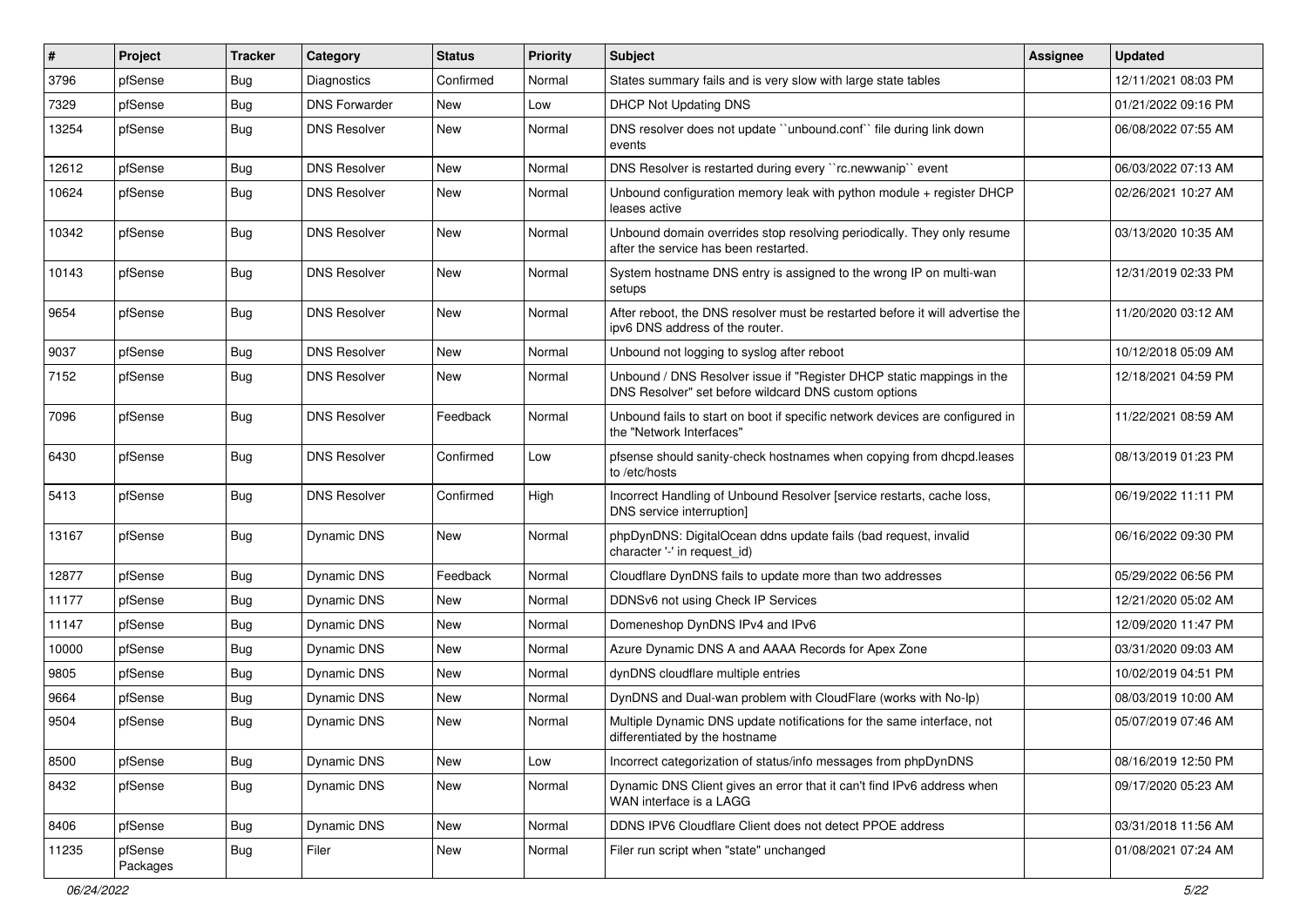| $\pmb{\#}$ | Project             | <b>Tracker</b> | Category         | <b>Status</b> | Priority | Subject                                                                                                                                                                 | <b>Assignee</b> | <b>Updated</b>      |
|------------|---------------------|----------------|------------------|---------------|----------|-------------------------------------------------------------------------------------------------------------------------------------------------------------------------|-----------------|---------------------|
| 10426      | pfSense<br>Packages | Bug            | Filer            | Feedback      | Normal   | Filer must validate that File name is uniq                                                                                                                              |                 | 04/20/2022 11:02 AM |
| 13067      | pfSense             | Bug            | <b>FilterDNS</b> | <b>New</b>    | Normal   | filterdns resolve interval is twice the intended value                                                                                                                  |                 | 04/17/2022 07:45 PM |
| 12740      | pfSense             | Bug            | FreeBSD          | Incomplete    | Normal   | panic: esp input cb: Unexpected address family                                                                                                                          |                 | 01/27/2022 01:19 PM |
| 11184      | pfSense             | <b>Bug</b>     | FreeBSD          | New           | Normal   | PF: State policy cannot be configurable                                                                                                                                 |                 | 02/09/2021 02:43 AM |
| 12982      | pfSense<br>Packages | Bug            | FreeRADIUS       | New           | Normal   | FreeRadius RadReply table entries missing from pf                                                                                                                       |                 | 06/19/2022 05:38 PM |
| 12742      | pfSense<br>Packages | <b>Bug</b>     | FreeRADIUS       | Feedback      | Normal   | freeRADIUS virtual-server-default: modules dailycounter, monthlycounter,<br>noresetcounter, expire on login in authorize section prevent virtual server<br>from loading |                 | 03/01/2022 12:45 PM |
| 12286      | pfSense<br>Packages | <b>Bug</b>     | FreeRADIUS       | <b>New</b>    | Normal   | Add support for ntlm_auth in LDAP                                                                                                                                       |                 | 08/20/2021 08:27 AM |
| 12126      | pfSense<br>Packages | <b>Bug</b>     | FreeRADIUS       | New           | Normal   | freeradius3 0.15.7_31                                                                                                                                                   |                 | 10/11/2021 08:21 AM |
| 11980      | pfSense<br>Packages | <b>Bug</b>     | FreeRADIUS       | Feedback      | Normal   | EAP does not work with SQL backend                                                                                                                                      |                 | 07/21/2021 07:24 AM |
| 11802      | pfSense<br>Packages | Bug            | FreeRADIUS       | New           | Normal   | FreeRADIUS sync                                                                                                                                                         |                 | 05/10/2021 04:18 AM |
| 10695      | pfSense<br>Packages | <b>Bug</b>     | FreeRADIUS       | New           | Normal   | FreeRadius Accounting skipping MBs after reboot due to power down                                                                                                       |                 | 06/24/2020 04:49 AM |
| 8589       | pfSense<br>Packages | Bug            | FreeRADIUS       | New           | Normal   | FreeRadius 0.15.5_2 ignoring tunnelled-reply=no                                                                                                                         |                 | 02/18/2019 03:40 PM |
| 8513       | pfSense<br>Packages | <b>Bug</b>     | FreeRADIUS       | New           | High     | Freeradius 3.x Idap problem                                                                                                                                             |                 | 02/18/2019 05:22 PM |
| 8264       | pfSense<br>Packages | <b>Bug</b>     | FreeRADIUS       | New           | Normal   | Radiusd restart on WAN change results in freeradius not running (and<br>possible solution)                                                                              |                 | 04/21/2022 12:39 PM |
| 8251       | pfSense<br>Packages | <b>Bug</b>     | FreeRADIUS       | Feedback      | Normal   | Captiveportal + FreeRadius "Last activity" resets to Session start                                                                                                      |                 | 08/13/2019 11:10 AM |
| 7403       | pfSense<br>Packages | Bug            | FreeRADIUS       | New           | Normal   | Captive Portal + freeradius2 + MySQL problems with German Umlaut                                                                                                        |                 | 03/17/2017 09:12 AM |
| 12951      | pfSense<br>Packages | Bug            | FRR              | Feedback      | Normal   | FRR cannot remove IPv6 routes                                                                                                                                           |                 | 03/22/2022 09:24 PM |
| 12751      | pfSense<br>Packages | Bug            | <b>FRR</b>       | New           | Normal   | Improve FRR route restoration after gateway events                                                                                                                      |                 | 02/06/2022 11:07 PM |
| 12084      | pfSense<br>Packages | Bug            | <b>FRR</b>       | New           | Normal   | libfrr.so.0 error on SG-1100                                                                                                                                            |                 | 06/26/2021 08:22 AM |
| 11936      | pfSense<br>Packages | <b>Bug</b>     | <b>FRR</b>       | Incomplete    | High     | FRR does not connect BGP when using password                                                                                                                            |                 | 05/19/2021 08:12 AM |
| 11841      | pfSense<br>Packages | Bug            | <b>FRR</b>       | New           | Normal   | FRR access lists default bahavior changed to permit by default                                                                                                          |                 | 04/22/2021 09:52 AM |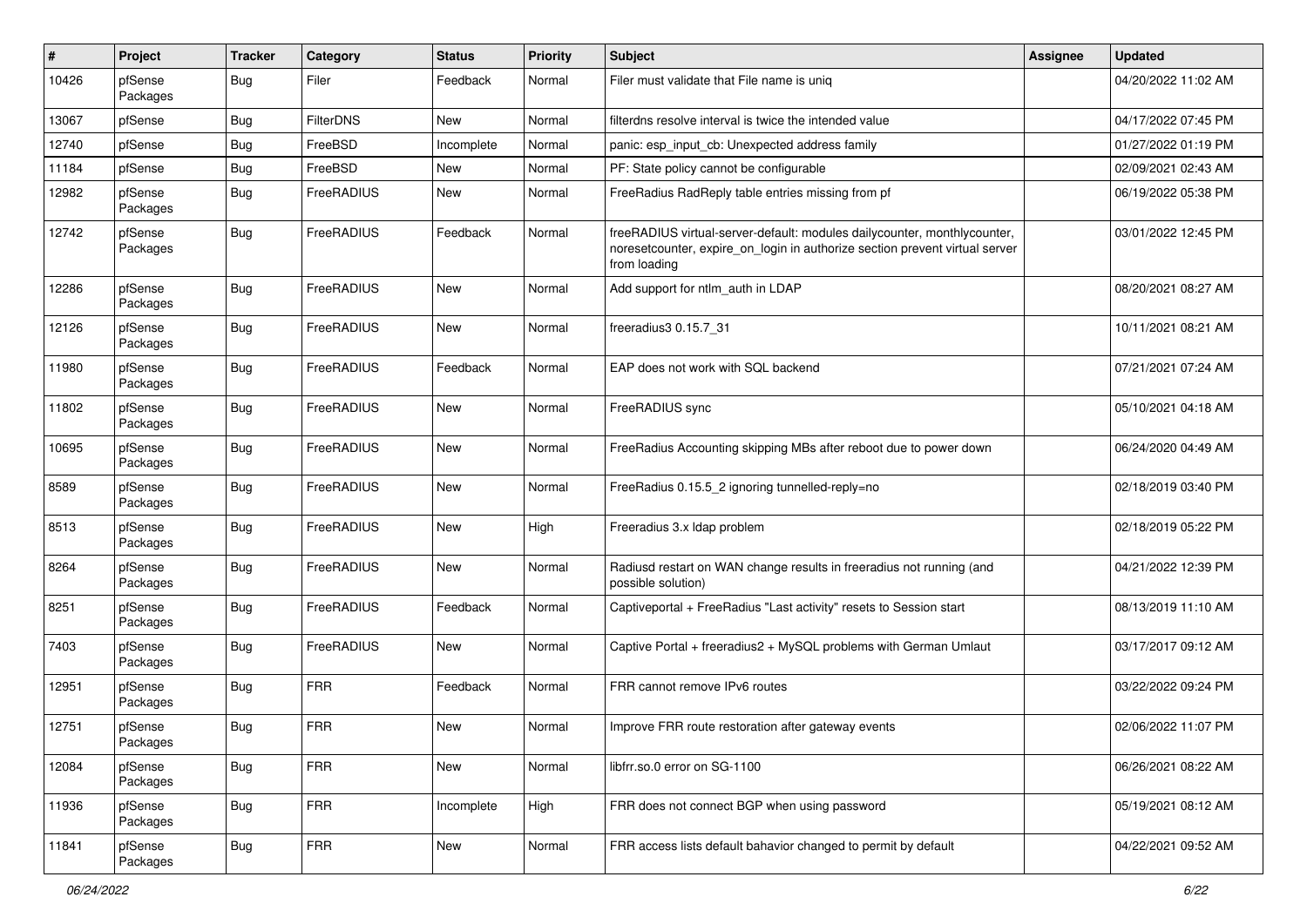| #     | Project             | <b>Tracker</b> | Category           | <b>Status</b>                 | <b>Priority</b> | <b>Subject</b>                                                                                                                                              | <b>Assignee</b> | <b>Updated</b>      |
|-------|---------------------|----------------|--------------------|-------------------------------|-----------------|-------------------------------------------------------------------------------------------------------------------------------------------------------------|-----------------|---------------------|
| 11835 | pfSense<br>Packages | <b>Bug</b>     | <b>FRR</b>         | <b>New</b>                    | Normal          | FRR OSPF redistributed connected routes disappearing                                                                                                        |                 | 04/22/2021 07:11 AM |
| 11650 | pfSense<br>Packages | Bug            | <b>FRR</b>         | New                           | Very Low        | FRR configuration broken on restore of manually edited FRR config<br>sections                                                                               |                 | 03/10/2021 08:50 AM |
| 11377 | pfSense<br>Packages | <b>Bug</b>     | <b>FRR</b>         | <b>Pull Request</b><br>Review | Normal          | <b>FRR</b> deinstall                                                                                                                                        |                 | 03/10/2021 08:21 AM |
| 11158 | pfSense<br>Packages | Bug            | <b>FRR</b>         | <b>New</b>                    | High            | <b>FRR Prefix Lists</b>                                                                                                                                     |                 | 12/30/2020 04:55 PM |
| 10935 | pfSense<br>Packages | <b>Bug</b>     | <b>FRR</b>         | <b>New</b>                    | Normal          | FRR 0.6.7-6 - BGPD service recycled IPv6 without Route Map                                                                                                  |                 | 12/30/2020 05:00 PM |
| 10516 | pfSense<br>Packages | Bug            | <b>FRR</b>         | <b>New</b>                    | Normal          | <b>FRR Access list</b>                                                                                                                                      |                 | 12/06/2020 11:02 PM |
| 10503 | pfSense<br>Packages | <b>Bug</b>     | <b>FRR</b>         | New                           | Normal          | Flapping any GW in multi-WAN influences restating all IPsec tunnels in<br>FRR which leads to dropping all IPsec VTI static routes and related BGP<br>issues |                 | 05/08/2020 07:51 PM |
| 13295 | pfSense             | <b>Bug</b>     | Gateway Monitoring | <b>Pull Request</b><br>Review | Normal          | Incorrect function parameters for "get_dpinger_status()" call in<br>`qwlb.inc``                                                                             |                 | 06/24/2022 07:25 AM |
| 13076 | pfSense             | Bug            | Gateway Monitoring | New                           | Normal          | Marking a gateway as down does not affect IPsec entries using gateway<br>groups                                                                             |                 | 06/03/2022 10:32 AM |
| 11960 | pfSense             | <b>Bug</b>     | Gateway Monitoring | Feedback                      | Normal          | Gateway Monitoring Traffic Goes Out Default Gateway                                                                                                         |                 | 12/20/2021 05:43 AM |
| 12857 | pfSense             | <b>Bug</b>     | Gateways           | <b>New</b>                    | Normal          | Firewall gateway goes away when making changes to Bridge0 device                                                                                            |                 | 02/27/2022 11:20 AM |
| 12764 | pfSense             | <b>Bug</b>     | Gateways           | <b>New</b>                    | Normal          | VTI gateway status is pending after assigning the VTI interface                                                                                             |                 | 02/07/2022 05:41 AM |
| 12632 | pfSense             | <b>Bug</b>     | Gateways           | New                           | High            | Assigning a /30 WAN IP address at the console does not save the<br>gateway correctly                                                                        |                 | 05/17/2022 02:28 PM |
| 9650  | pfSense             | Bug            | Gateways           | <b>New</b>                    | Normal          | IPv6 connection drops (ir-)regular on Kabelvodafone (German cable<br>ISP)                                                                                   |                 | 07/27/2019 07:14 AM |
| 8846  | pfSense             | <b>Bug</b>     | Gateways           | <b>New</b>                    | Low             | Misleading gateway error message adding/editing static routes using a<br>disabled interface                                                                 |                 | 08/21/2019 11:29 AM |
| 8343  | pfSense             | Bug            | Gateways           | <b>New</b>                    | Normal          | Gateway Routes (Default Routes) not removed in Kernel when removed<br>from GUI                                                                              |                 | 05/14/2020 01:22 AM |
| 13098 | pfSense<br>Packages | <b>Bug</b>     | haproxy            | Feedback                      | Low             | HAProxy Virtual IP broken link under Frontend setup                                                                                                         |                 | 04/27/2022 08:35 AM |
| 13022 | pfSense<br>Packages | <b>Bug</b>     | haproxy            | Feedback                      | Normal          | HAProxy - Sub Frontends ignore Client verification CA certificates                                                                                          |                 | 04/06/2022 12:55 PM |
| 11036 | pfSense<br>Packages | Bug            | haproxy            | New                           | Normal          | <b>HAproxy ACL</b>                                                                                                                                          |                 | 02/11/2022 11:27 AM |
| 11000 | pfSense<br>Packages | <b>Bug</b>     | haproxy            | New                           | Very Low        | haproxy deprecated trick suggested                                                                                                                          |                 | 12/23/2020 02:55 PM |
| 10936 | pfSense<br>Packages | <b>Bug</b>     | haproxy            | Feedback                      | Normal          | both haproxy/haproxy-devel non-existent option lb-agent-chk                                                                                                 |                 | 04/21/2022 12:40 PM |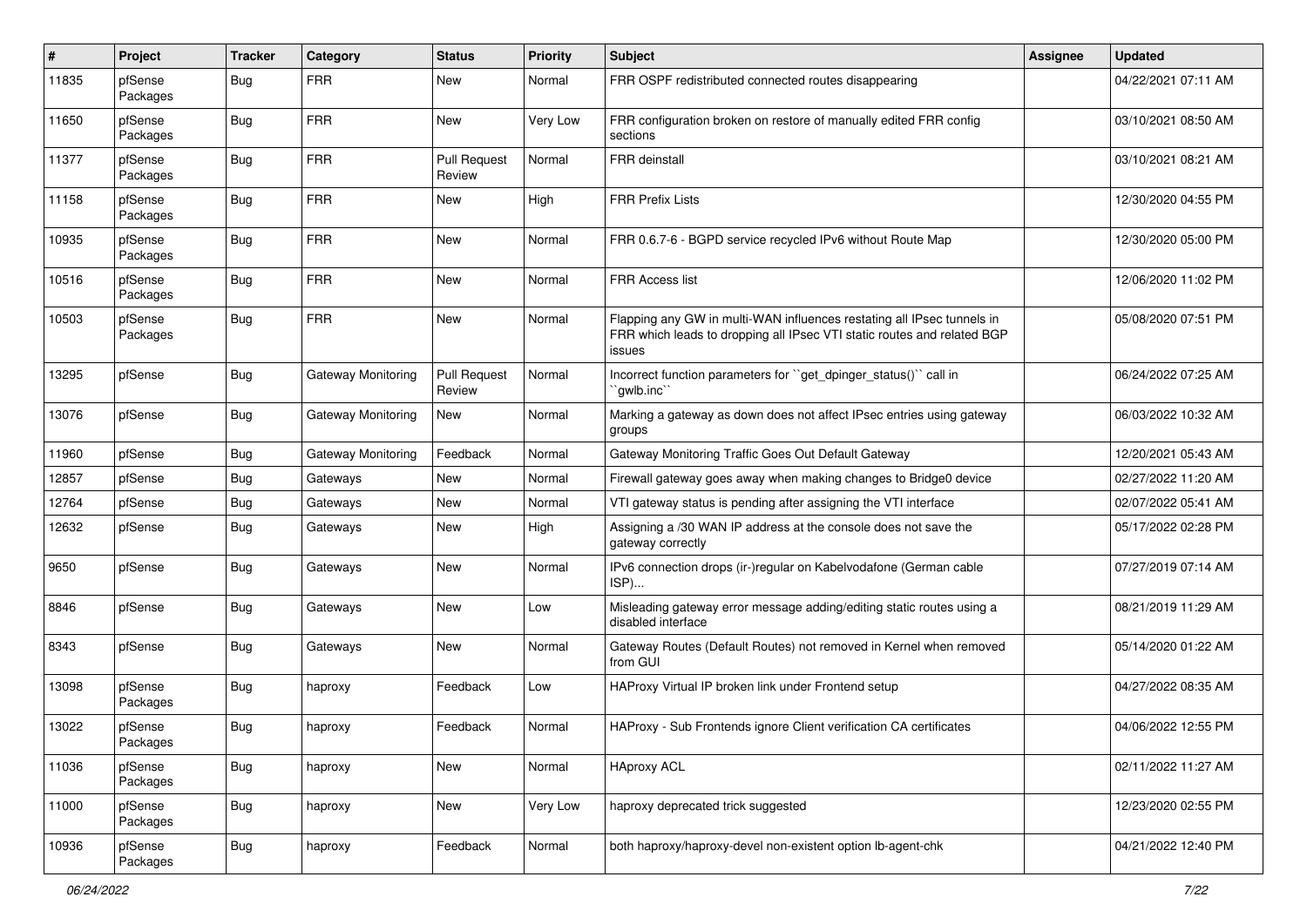| $\pmb{\#}$ | Project             | <b>Tracker</b> | Category           | <b>Status</b> | <b>Priority</b> | Subject                                                                            | <b>Assignee</b> | <b>Updated</b>      |
|------------|---------------------|----------------|--------------------|---------------|-----------------|------------------------------------------------------------------------------------|-----------------|---------------------|
| 9500       | pfSense<br>Packages | <b>Bug</b>     | haproxy            | New           | Normal          | HAproxy does not delete non-applicable action config                               |                 | 01/18/2022 06:28 AM |
| 9261       | pfSense<br>Packages | Bug            | haproxy            | New           | Normal          | haproxy GUI failure                                                                |                 | 01/08/2019 12:41 PM |
| 9247       | pfSense<br>Packages | <b>Bug</b>     | haproxy            | New           | Low             | HAProxy multiple server selection on stats pages doesn't work                      |                 | 01/02/2019 04:44 PM |
| 8902       | pfSense<br>Packages | <b>Bug</b>     | haproxy            | New           | Normal          | HAproxy package not use custom DNS for lookup on apply new config                  |                 | 09/16/2018 08:16 AM |
| 8438       | pfSense<br>Packages | Bug            | haproxy            | New           | High            | haproxy: can't use ACL for cert with http-response actions                         |                 | 05/24/2018 01:12 PM |
| 8213       | pfSense<br>Packages | Bug            | haproxy            | New           | Normal          | acl src file not populated from alias                                              |                 | 12/21/2017 02:02 PM |
| 7462       | pfSense<br>Packages | <b>Bug</b>     | haproxy            | New           | Normal          | HAproxy not rebinding properly after WAN DHCP IP change                            |                 | 01/11/2018 09:15 AM |
| 7039       | pfSense<br>Packages | Bug            | haproxy            | Feedback      | Normal          | HAProxy backend configuration does not handle intermediate CAs<br>properly         |                 | 04/21/2022 12:40 PM |
| 6861       | pfSense<br>Packages | Bug            | haproxy            | New           | Normal          | Ha-Proxy duplicated backend used in place of original backend                      |                 | 02/18/2019 05:30 PM |
| 6784       | pfSense<br>Packages | <b>Bug</b>     | haproxy            | New           | Normal          | HAProxy version .48 will not use URL Table Alias for front end listener            |                 | 02/18/2019 05:32 PM |
| 13206      | pfSense Plus        | Bug            | Hardware / Drivers | <b>New</b>    | Normal          | SG-3100 LED GPIO hangs                                                             |                 | 06/11/2022 07:01 PM |
| 13003      | pfSense             | <b>Bug</b>     | Hardware / Drivers | New           | Normal          | Malicious Driver Detection event on ixl driver                                     |                 | 06/23/2022 01:31 AM |
| 12607      | pfSense Plus        | <b>Bug</b>     | Hardware / Drivers | New           | High            | Instability with Snort Inline with AWS Instances                                   |                 | 01/10/2022 09:03 PM |
| 11770      | pfSense Plus        | Bug            | Hardware / Drivers | New           | Normal          | Pantech UML295 USB Modem No Longer Functional                                      |                 | 04/01/2021 11:28 AM |
| 11731      | pfSense             | <b>Bug</b>     | Hardware / Drivers | New           | Normal          | Missing support for Realtek USB NICs                                               |                 | 03/30/2021 04:32 AM |
| 10584      | pfSense             | Bug            | Hardware / Drivers | New           | Normal          | SG-3100 with M.2: shutdown instead of reboot                                       |                 | 07/21/2020 03:08 AM |
| 10577      | pfSense             | <b>Bug</b>     | Hardware / Drivers | Feedback      | Normal          | intel x553 (c3000 chipset) loading x520 driver                                     |                 | 05/28/2020 03:59 AM |
| 9094       | pfSense             | <b>Bug</b>     | Hardware / Drivers | Assigned      | Normal          | MBT console settings are not forced to video console                               |                 | 11/07/2018 10:23 AM |
| 13277      | pfSense             | Bug            | <b>IGMP Proxy</b>  | New           | Normal          | IGMP Proxy webConfigurator Page Always Produces Error                              |                 | 06/16/2022 07:50 PM |
| 13276      | pfSense             | <b>Bug</b>     | <b>IGMP Proxy</b>  | New           | Normal          | IGMP Proxy Error Message for Logging Links to System Log Instead of<br>Routing Log |                 | 06/16/2022 07:48 PM |
| 11953      | pfSense             | <b>Bug</b>     | IGMP Proxy         | New           | Normal          | XG-1541 crashes when igmpproxy is enabled and network interfaces<br>status change  |                 | 05/24/2021 04:55 PM |
| 10150      | pfSense             | Bug            | <b>IGMP Proxy</b>  | New           | Normal          | IGMP Proxy does not scale to hundreds of streams                                   |                 | 01/03/2020 02:56 AM |
| 9338       | pfSense             | <b>Bug</b>     | <b>IGMP Proxy</b>  | New           | Normal          | igmpproxy ignoring downstream vlan interface                                       |                 | 02/22/2019 03:48 AM |
| 8711       | pfSense             | <b>Bug</b>     | <b>IGMP Proxy</b>  | New           | Normal          | igmpproxy with PPPoE Interfaces                                                    |                 | 07/28/2018 09:21 AM |
| 3382       | pfSense             | <b>Bug</b>     | <b>IGMP Proxy</b>  | New           | Normal          | IGMPPROXY fails with more than 32 interfaces                                       |                 | 07/12/2016 11:01 PM |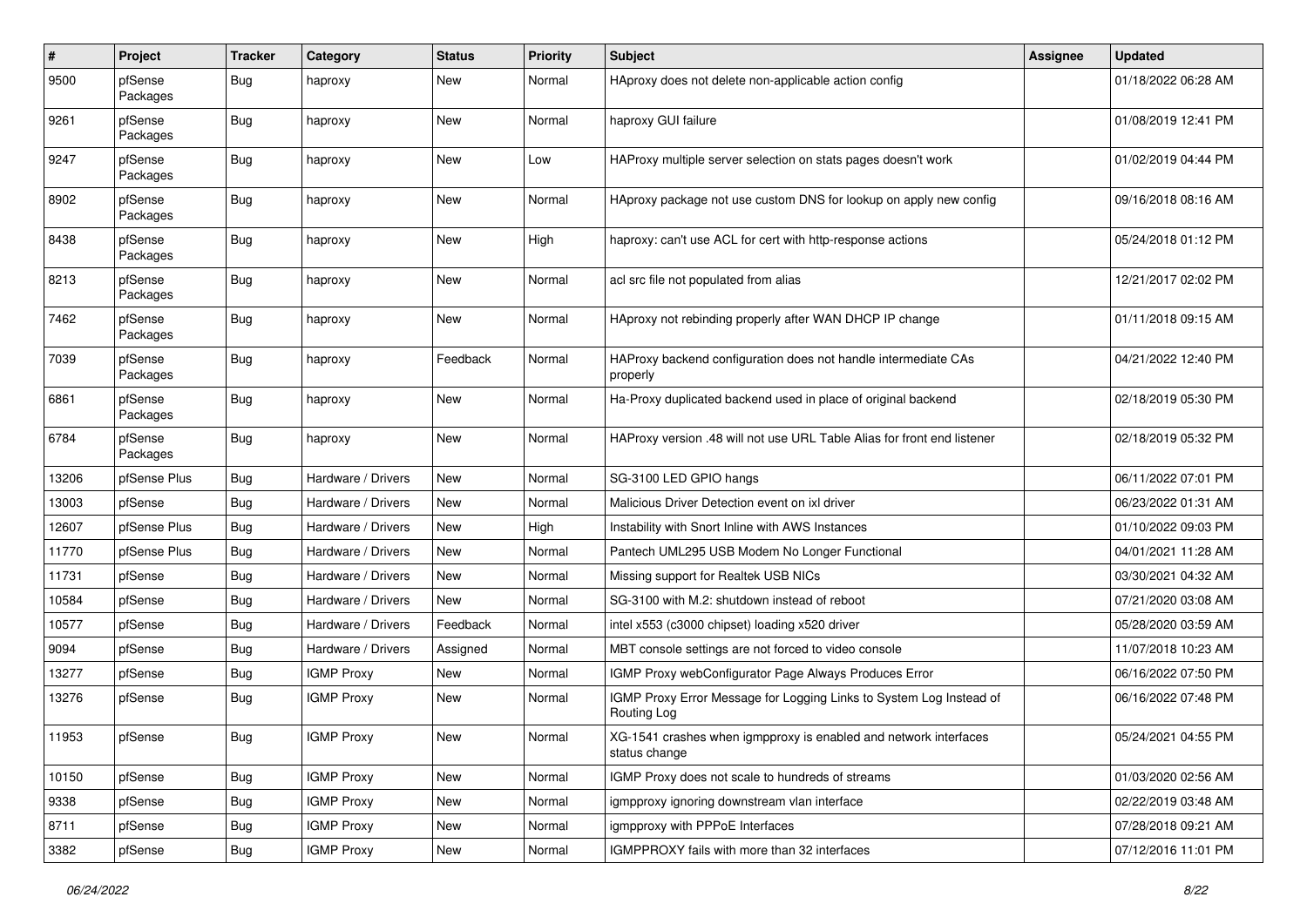| #     | Project      | <b>Tracker</b> | Category   | <b>Status</b> | <b>Priority</b> | Subject                                                                                                                                                                                         | <b>Assignee</b> | <b>Updated</b>      |
|-------|--------------|----------------|------------|---------------|-----------------|-------------------------------------------------------------------------------------------------------------------------------------------------------------------------------------------------|-----------------|---------------------|
| 12974 | pfSense Plus | <b>Bug</b>     | Installer  | New           | Normal          | Typing anything into 1100/2100 recovery installer causes process to stop                                                                                                                        |                 | 06/05/2022 04:10 PM |
| 12960 | pfSense      | <b>Bug</b>     | Installer  | New           | Normal          | VGA installer image defaults to serial console, serial console is default in<br><b>GUI settings</b>                                                                                             |                 | 05/10/2022 03:19 PM |
| 11363 | pfSense      | Bug            | Installer  | New           | Normal          | Clean Install 2.5.0 fails due to hardware incompability                                                                                                                                         |                 | 02/04/2021 11:06 AM |
| 10690 | pfSense      | Bug            | Installer  | New           | Low             | Not possible to make UFS install on ZFS formatted drive                                                                                                                                         |                 | 04/21/2022 12:39 PM |
| 8401  | pfSense      | <b>Bug</b>     | Installer  | New           | Normal          | Issues related to keys representing alphabetic characters specific to<br>Scandinavian languages and to some other keys.                                                                         |                 | 03/30/2018 11:06 AM |
| 13279 | pfSense      | <b>Bug</b>     | Interfaces | New           | Normal          | DHCP config override affects Gateway installation.                                                                                                                                              |                 | 06/17/2022 07:25 AM |
| 12926 | pfSense      | <b>Bug</b>     | Interfaces | Feedback      | Normal          | Changing LAGG type on CARP interfaces makes VIPs go to an "init" State                                                                                                                          |                 | 03/10/2022 10:52 AM |
| 12539 | pfSense      | Bug            | Interfaces | New           | Low             | Changing VLAN ID for LAN interface in assignments silently fails.                                                                                                                               |                 | 11/23/2021 04:12 AM |
| 12504 | pfSense      | <b>Bug</b>     | Interfaces | New           | Normal          | BCM57412 NetXtreme-E 10Gb RDMA Ethernet controller issue                                                                                                                                        |                 | 11/05/2021 04:51 AM |
| 11872 | pfSense      | Bug            | Interfaces | New           | Normal          | gif interfaces reporting incorrect traffic counters                                                                                                                                             |                 | 12/30/2021 04:00 AM |
| 11657 | pfSense      | <b>Bug</b>     | Interfaces | New           | Normal          | netmap_ring_reinit error                                                                                                                                                                        |                 | 03/18/2021 10:32 PM |
| 11641 | pfSense      | Bug            | Interfaces | New           | Normal          | On xn based interfaces without the VLANMTU flag the first VLAN tag<br>defined does not follow the parent interface MTU settings. All subsequent<br>VLAN tags follow the parent interface's MTU. |                 | 03/09/2021 06:42 PM |
| 11430 | pfSense      | <b>Bug</b>     | Interfaces | <b>New</b>    | Normal          | PHP console spam after Assigning Interfaces                                                                                                                                                     |                 | 10/09/2021 10:37 AM |
| 11412 | pfSense      | <b>Bug</b>     | Interfaces | New           | Normal          | LLDPD Package Doesn't Work with Switchports                                                                                                                                                     |                 | 02/12/2021 08:12 PM |
| 11335 | pfSense      | Bug            | Interfaces | New           | Normal          | Spoofing the MAC on a LAGG interface does not work for some NIC<br>types.                                                                                                                       |                 | 01/29/2021 09:10 AM |
| 9837  | pfSense      | Bug            | Interfaces | <b>New</b>    | Very Low        | ipv6 is not completely disabled on the interfaces                                                                                                                                               |                 | 10/24/2019 01:16 AM |
| 9690  | pfSense      | Bug            | Interfaces | New           | Normal          | Ethernet flow control should be disabled by default                                                                                                                                             |                 | 08/19/2019 06:45 PM |
| 9585  | pfSense      | Bug            | Interfaces | New           | Normal          | 6RD: Unable to reach hosts on within same 6rd-domain                                                                                                                                            |                 | 08/14/2019 02:39 PM |
| 9384  | pfSense      | <b>Bug</b>     | Interfaces | Confirmed     | Normal          | devd putting "\$" before variable contents when using single quotes                                                                                                                             |                 | 04/21/2022 12:39 PM |
| 9241  | pfSense      | <b>Bug</b>     | Interfaces | New           | Normal          | Ethernet link cycles up/down if "auto-negotiate" is explicitly selected in<br>interface configuration                                                                                           |                 | 12/31/2018 08:36 PM |
| 8882  | pfSense      | Bug            | Interfaces | Incomplete    | Normal          | Interface assignments lost on reboot                                                                                                                                                            |                 | 02/17/2022 02:24 PM |
| 8770  | pfSense      | <b>Bug</b>     | Interfaces | New           | Normal          | QinQ interfaces always show as active                                                                                                                                                           |                 | 02/01/2020 09:47 AM |
| 8526  | pfSense      | Bug            | Interfaces | New           | Normal          | DHCP client ignores server replies when 802.1q tagging is used                                                                                                                                  |                 | 08/14/2019 10:52 AM |
| 8435  | pfSense      | <b>Bug</b>     | Interfaces | New           | Normal          | DHCPv6 unusable in certain circumstances (US AT&T Fiber, etc.)                                                                                                                                  |                 | 08/14/2019 10:52 AM |
| 8158  | pfSense      | <b>Bug</b>     | Interfaces | New           | High            | IPv6 Track Interface issue with more than one WAN-Gateway and a<br>number of internal interfaces at least track interface from one interface<br>does not work on regular base                   |                 | 12/03/2017 09:00 AM |
| 8113  | pfSense      | <b>Bug</b>     | Interfaces | New           | Normal          | MTU setting on bridge, openvpn clients ignored                                                                                                                                                  |                 | 12/31/2021 05:55 PM |
| 8089  | pfSense      | Bug            | Interfaces | New           | High            | VLAN page breaks after config restore to new hardware.                                                                                                                                          |                 | 11/21/2017 01:38 PM |
| 8050  | pfSense      | Bug            | Interfaces | New           | High            | Enabling bridge while interfaces have link freezes console                                                                                                                                      |                 | 11/03/2017 04:38 PM |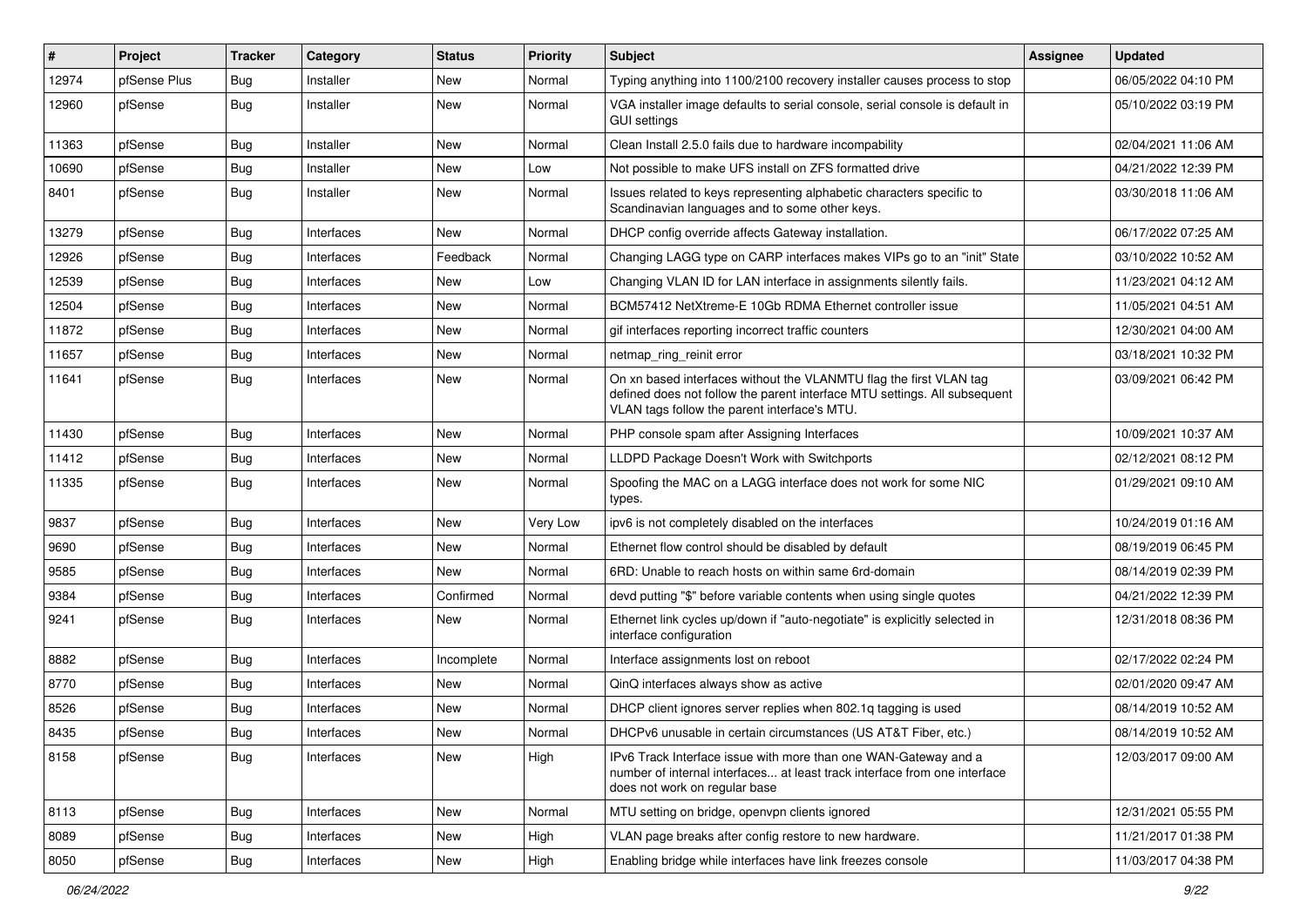| #     | Project | <b>Tracker</b> | Category                                        | <b>Status</b> | <b>Priority</b> | <b>Subject</b>                                                                                        | Assignee | Updated             |
|-------|---------|----------------|-------------------------------------------------|---------------|-----------------|-------------------------------------------------------------------------------------------------------|----------|---------------------|
| 7730  | pfSense | <b>Bug</b>     | Interfaces                                      | <b>New</b>    | High            | 2.3.4 1 greX: loop detected when hit save on filter rules or interfaces                               |          | 07/27/2017 08:16 AM |
| 7430  | pfSense | <b>Bug</b>     | Interfaces                                      | <b>New</b>    | Normal          | pfsense-utils.inc - where_is_ipaddr_configured() should account for<br>loopback interface             |          | 08/13/2019 03:48 PM |
| 7040  | pfSense | <b>Bug</b>     | Interfaces                                      | <b>New</b>    | Normal          | Issue when disabling an interface                                                                     |          | 12/26/2016 02:56 AM |
| 6977  | pfSense | <b>Bug</b>     | Interfaces                                      | <b>New</b>    | Normal          | VLAN traffic is erroneously counted as underlying iface (untagged) traffic                            |          | 08/13/2019 02:56 PM |
| 6823  | pfSense | <b>Bug</b>     | Interfaces                                      | <b>New</b>    | Normal          | No connectivity after changing link state to UP                                                       |          | 04/21/2022 12:39 PM |
| 6605  | pfSense | Bug            | Interfaces                                      | Confirmed     | Normal          | rc.linkup logic issues with actions taken                                                             |          | 07/12/2016 07:46 PM |
| 6289  | pfSense | Bug            | Interfaces                                      | <b>New</b>    | Normal          | IPv6 address not given to track6 interfaces on create                                                 |          | 12/30/2021 04:17 AM |
| 5887  | pfSense | Bug            | Interfaces                                      | Confirmed     | Normal          | hardware offloading applyflags sets/unsets most values when already set<br>correctly                  |          | 07/06/2016 03:31 PM |
| 4428  | pfSense | Bug            | Interfaces                                      | Confirmed     | Normal          | Setting media option on em(4) leads to infinite link cycling                                          |          | 07/06/2016 12:45 AM |
| 13000 | pfSense | Bug            | <b>IPsec</b>                                    | New           | Low             | IPsec AES-GCM encryption algorithm "Key Length" field should be labeled<br>"ICV Length"               |          | 03/30/2022 07:40 AM |
| 12705 | pfSense | Bug            | <b>IPsec</b>                                    | Incomplete    | Normal          | ECDSA certificate does not work for IPSec VPN phase 1                                                 |          | 01/24/2022 03:22 PM |
| 11418 | pfSense | Bug            | <b>IPsec</b>                                    | <b>New</b>    | Very Low        | 'NAT-T: Force' is broken for IPv6 IPsec                                                               |          | 02/16/2021 08:25 AM |
| 10493 | pfSense | Bug            | <b>IPsec</b>                                    | <b>New</b>    | Normal          | filter get vpns list() issues                                                                         |          | 05/06/2020 01:07 AM |
| 8686  | pfSense | Bug            | <b>IPsec</b>                                    | New           | Normal          | IPsec VTI: Assigned interface firewall rules are never parsed                                         |          | 02/10/2021 12:15 PM |
| 8073  | pfSense | Bug            | <b>IPsec</b>                                    | New           | Normal          | Traffic inexplicably not going through IPSEC despite (in theory) matching<br><b>SPs</b>               |          | 11/09/2017 02:51 AM |
| 7420  | pfSense | Bug            | <b>IPsec</b>                                    | <b>New</b>    | Normal          | ipsec status freezing                                                                                 |          | 02/13/2020 09:09 AM |
| 6668  | pfSense | <b>Bug</b>     | <b>IPsec</b>                                    | Feedback      | Normal          | IPSec tunnel + L2TP/IPSec VPN - wrong PSK chosen by pfSense                                           |          | 09/21/2019 02:07 AM |
| 6517  | pfSense | <b>Bug</b>     | <b>IPsec</b>                                    | Confirmed     | Normal          | Adding mobile IPsec phase 2 entries requires restart of strongswan                                    |          | 06/21/2016 11:04 PM |
| 6481  | pfSense | Bug            | <b>IPsec</b>                                    | New           | Normal          | loading EAP RADIUS method failed                                                                      |          | 03/24/2020 04:25 PM |
| 6370  | pfSense | Bug            | <b>IPsec</b>                                    | Confirmed     | Normal          | IPSEC bound to WAN gateway group and Dynamic DNS doesn't to fail<br>back tunnel to WAN on DDNS update |          | 08/31/2021 07:38 AM |
| 5629  | pfSense | Bug            | <b>IPsec</b>                                    | <b>New</b>    | Normal          | Allow for IPsec configuration using certs without a CA                                                |          | 12/31/2021 05:21 PM |
| 5355  | pfSense | Bug            | <b>IPsec</b>                                    | <b>New</b>    | High            | on Dynamic WAN IP (DHCP Client) it takes 10 minutes before Phase1<br>reconnects                       |          | 07/08/2016 10:29 PM |
| 3312  | pfSense | Bug            | <b>IPsec</b>                                    | <b>New</b>    | Normal          | Gateway on IPsec rules is not functional in pf                                                        |          | 01/28/2020 10:09 PM |
| 12938 | pfSense | <b>Bug</b>     | <b>IPv6 Router</b><br>Advertisements<br>(RADVD) | <b>New</b>    | Normal          | MaxRtrAdvInterval would allow stale DNS servers to be deleted faster                                  |          | 03/12/2022 09:37 AM |
| 8831  | pfSense | <b>Bug</b>     | IPv6 Router<br>Advertisements<br>(RADVD)        | <b>New</b>    | Very High       | Radvd causes latency spikes                                                                           |          | 04/19/2021 04:51 AM |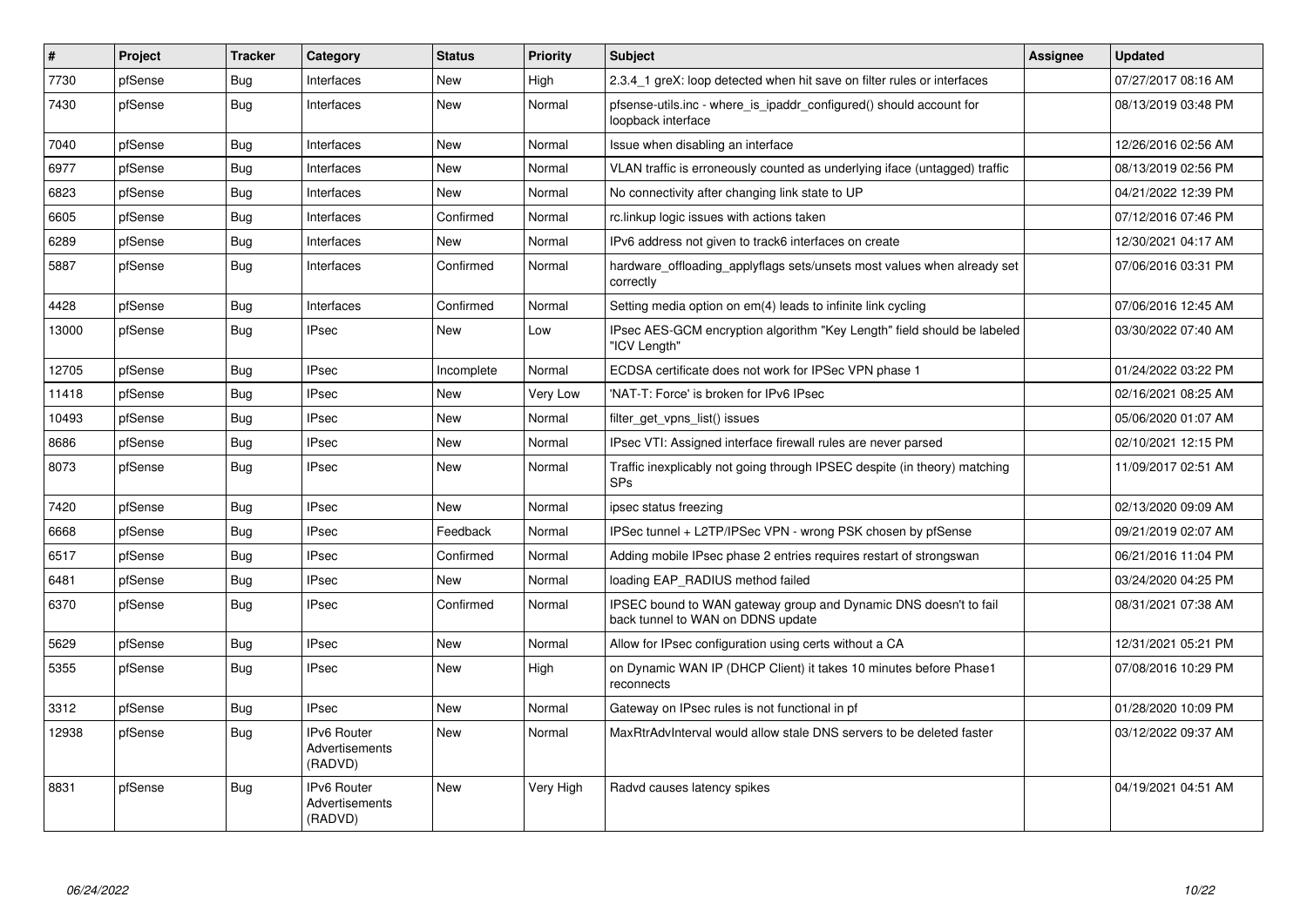| #     | Project             | <b>Tracker</b> | Category                                               | <b>Status</b>                 | <b>Priority</b> | <b>Subject</b>                                                                                    | Assignee | <b>Updated</b>      |
|-------|---------------------|----------------|--------------------------------------------------------|-------------------------------|-----------------|---------------------------------------------------------------------------------------------------|----------|---------------------|
| 7737  | pfSense             | <b>Bug</b>     | <b>IPv6 Router</b><br><b>Advertisements</b><br>(RADVD) | <b>New</b>                    | Normal          | radvd error message                                                                               |          | 08/13/2019 09:41 AM |
| 7303  | pfSense             | <b>Bug</b>     | IPv6 Router<br><b>Advertisements</b><br>(RADVD)        | <b>New</b>                    | Normal          | ipv6 connectivity lost on pfSense reboot                                                          |          | 08/20/2019 12:23 PM |
| 6541  | pfSense             | <b>Bug</b>     | <b>IPv6 Router</b><br>Advertisements<br>(RADVD)        | <b>New</b>                    | Normal          | IPv6 RAs always include on-link prefix; clients may not use DHCPv6<br>managed addresses           |          | 08/13/2019 03:23 PM |
| 6386  | pfSense             | <b>Bug</b>     | <b>IPv6 Router</b><br>Advertisements<br>(RADVD)        | <b>New</b>                    | Low             | Switching Router Advertisements to disabled should broadcast IP<br>Removal messages               |          | 05/22/2016 10:44 PM |
| 11761 | pfSense             | Bug            | L <sub>2</sub> TP                                      | <b>New</b>                    | Normal          | L2TP/IPsec VPN: PPP LCP negotiation occurs before user authentication                             |          | 03/31/2021 04:52 AM |
| 6321  | pfSense             | <b>Bug</b>     | L <sub>2</sub> TP                                      | <b>New</b>                    | Normal          | Problem with connecting I2tp over ipsec from android and windows                                  |          | 11/13/2020 11:01 AM |
| 1667  | pfSense             | <b>Bug</b>     | L <sub>2</sub> TP                                      | New                           | Normal          | L2TP server does not respond properly from a CARP VIP                                             |          | 12/11/2021 07:43 PM |
| 3962  | pfSense<br>Packages | Bug            | ladvd                                                  | Confirmed                     | Normal          | LADVD interface handling issues with lagg and bridge                                              |          | 12/05/2016 01:59 PM |
| 9453  | pfSense             | Bug            | <b>LAGG Interfaces</b>                                 | <b>New</b>                    | Normal          | VLAN Interfaces on LAGG get orphaned at boot                                                      |          | 08/21/2019 11:16 AM |
| 9183  | pfSense             | <b>Bug</b>     | <b>LAGG Interfaces</b>                                 | <b>New</b>                    | Very Low        | OpenVPN Lagg Interface not working after restart or new start                                     |          | 08/21/2019 11:17 AM |
| 8335  | pfSense             | <b>Bug</b>     | <b>LAGG Interfaces</b>                                 | New                           | Normal          | System hang with LACP downlink to UniFi switch                                                    |          | 08/21/2019 11:18 AM |
| 11509 | pfSense<br>Packages | <b>Bug</b>     | <b>LCDProc</b>                                         | <b>New</b>                    | Low             | LCD package - not starting at boot - stop and start in Status Window not<br>possible              |          | 02/23/2021 10:55 AM |
| 10502 | pfSense<br>Packages | Bug            | lldpd                                                  | In Progress                   | Normal          | LLDP spamming errors on Netgate XG-7100                                                           |          | 04/21/2022 12:39 PM |
| 12747 | pfSense             | <b>Bug</b>     | Logging                                                | <b>New</b>                    | Normal          | System log is filled by sshguard                                                                  |          | 05/03/2022 03:08 AM |
| 12464 | pfSense             | Bug            | Logging                                                | <b>Pull Request</b><br>Review | Normal          | Syslog Auth messages are sent as Emergency Level                                                  |          | 05/17/2022 02:20 PM |
| 12056 | pfSense             | Bug            | Logging                                                | New                           | Normal          | Filterlog says "Unknown Option %u"                                                                |          | 06/18/2021 05:51 AM |
| 12013 | pfSense             | <b>Bug</b>     | Logging                                                | New                           | Low             | Reading log data is inefficient in certain cases                                                  |          | 06/08/2021 07:35 AM |
| 11666 | pfSense             | Bug            | Logging                                                | New                           | Normal          | GUI Firewall log search not parsing filter.log beyond hard coded limit                            |          | 03/12/2021 11:38 AM |
| 9140  | pfSense             | <b>Bug</b>     | Logging                                                | New                           | Very Low        | Unexpected rule can be displayed when looking up filter log entry with<br>multiple matching rules |          | 08/19/2019 02:56 PM |
| 7476  | pfSense             | Bug            | Logging                                                | <b>New</b>                    | Normal          | Dirty buffer used to build log messages?                                                          |          | 04/17/2017 09:51 PM |
| 7964  | pfSense             | <b>Bug</b>     | Multi-WAN                                              | <b>New</b>                    | Normal          | Restart openvpn on gateway switching                                                              |          | 08/19/2019 12:35 PM |
| 12853 | pfSense             | Bug            | <b>NAT Reflection</b>                                  | Feedback                      | High            | Network Address Translation - Pure NAT pfsense freeze after reboot                                |          | 02/22/2022 08:40 AM |
| 9179  | pfSense             | Bug            | <b>NAT Reflection</b>                                  | <b>New</b>                    | Normal          | NAT reflection fix implemented for #8604 is causing WebUI and XMLRPC<br>to fail on slave          |          | 03/27/2020 08:01 PM |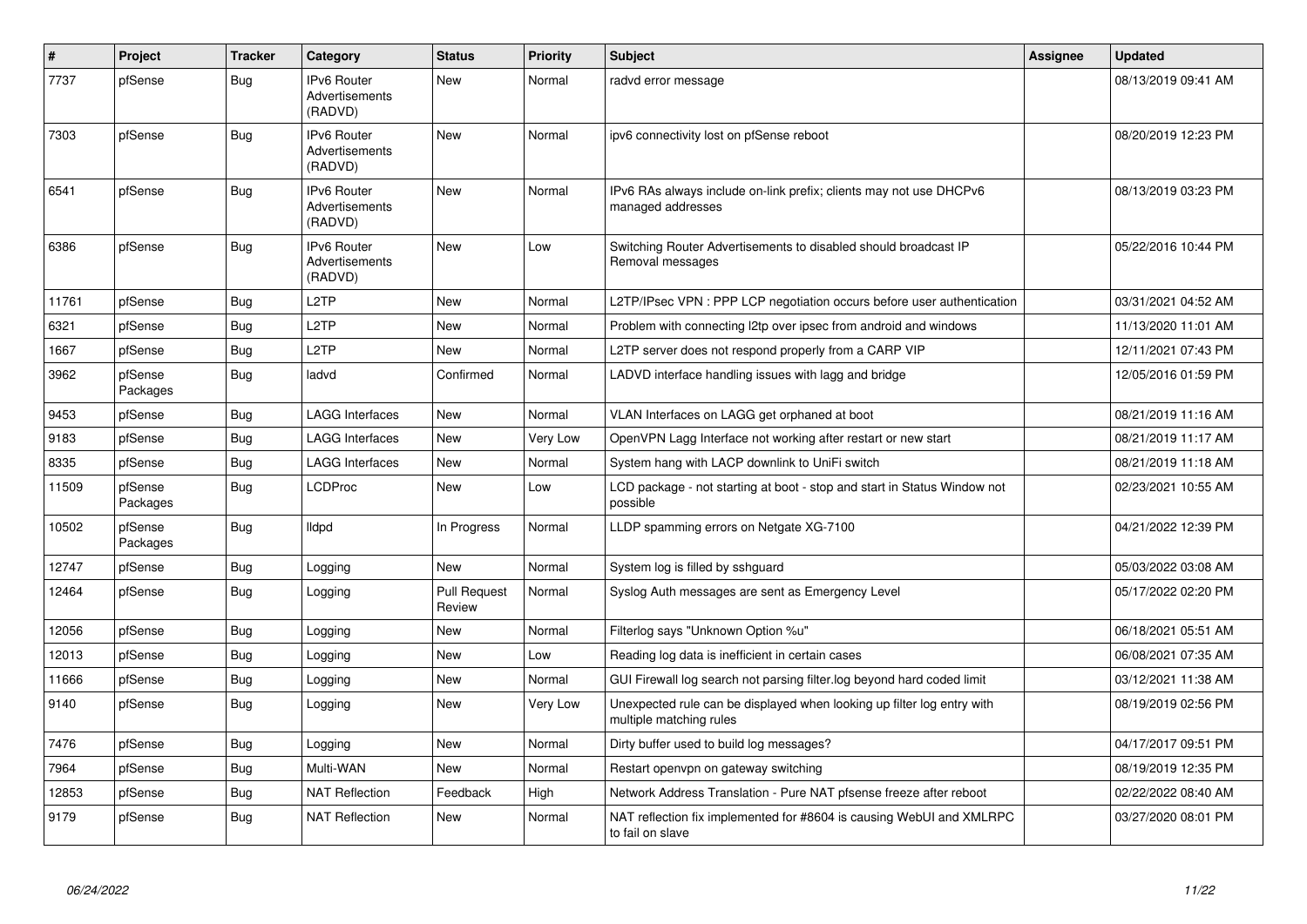| $\pmb{\#}$ | Project             | <b>Tracker</b> | Category              | <b>Status</b> | <b>Priority</b> | <b>Subject</b>                                                                                                  | <b>Assignee</b> | <b>Updated</b>      |
|------------|---------------------|----------------|-----------------------|---------------|-----------------|-----------------------------------------------------------------------------------------------------------------|-----------------|---------------------|
| 8233       | pfSense             | <b>Bug</b>     | <b>NAT Reflection</b> | New           | Very Low        | NAT reflection back to originating host broken when using FQDN-based IP<br>aliases                              |                 | 08/21/2019 10:53 AM |
| 8004       | pfSense             | Bug            | <b>NAT Reflection</b> | New           | Normal          | Error notice for a deleted NAT that had a RULE or an existing NAT which<br>is claimed to have no NAT port       |                 | 10/24/2017 06:39 PM |
| 2042       | pfSense             | Bug            | <b>NAT Reflection</b> | Confirmed     | Low             | NAT reflection doesn't apply to self-initiated traffic                                                          |                 | 01/21/2021 10:38 PM |
| 12073      | pfSense<br>Packages | <b>Bug</b>     | <b>NET-SNMP</b>       | Feedback      | Normal          | netsnmptrapd.conf syntax is wrong                                                                               |                 | 04/21/2022 12:40 PM |
| 11610      | pfSense<br>Packages | <b>Bug</b>     | <b>NET-SNMP</b>       | New           | Normal          | NET-SNMP is not setting the correct permissions on AgentX                                                       |                 | 06/28/2021 07:54 AM |
| 10990      | pfSense<br>Packages | Bug            | NET-SNMP              | Feedback      | Normal          | net-snmp IPv6 listen address needs to be wrapped in square brackets                                             |                 | 03/19/2021 05:09 AM |
| 11592      | pfSense<br>Packages | <b>Bug</b>     | node_exporter         | New           | Normal          | Node exporter can not read system statistics                                                                    |                 | 10/15/2021 09:37 PM |
| 10265      | pfSense<br>Packages | Bug            | Notes                 | New           | Very Low        | Adding a Note with malformed title will force system restore                                                    |                 | 02/27/2020 10:12 AM |
| 13224      | pfSense             | <b>Bug</b>     | <b>Notifications</b>  | New           | Normal          | Email notification flood when UPS (NUT) and WAN send notifications                                              |                 | 05/27/2022 01:58 AM |
| 10325      | pfSense             | <b>Bug</b>     | <b>Notifications</b>  | New           | Normal          | System/Advanced/Notifications/E-Mail - SMTP Notification E-Mail auth<br>password Unexpected Bahaviour           |                 | 10/30/2020 08:17 AM |
| 8313       | pfSense             | Bug            | <b>Notifications</b>  | <b>New</b>    | Normal          | STARTTLS auto detection not working                                                                             |                 | 04/21/2022 12:39 PM |
| 11182      | pfSense<br>Packages | Bug            | <b>NRPE</b>           | New           | Normal          | NRPE in HA syncs the bind IP                                                                                    |                 | 12/01/2021 02:15 AM |
| 12444      | pfSense<br>Packages | <b>Bug</b>     | ntop                  | New           | Normal          | ntopng throws errors when viewing single host                                                                   |                 | 10/11/2021 12:39 PM |
| 12260      | pfSense<br>Packages | <b>Bug</b>     | ntop                  | New           | Normal          | Update popup and version missmatch?                                                                             |                 | 01/08/2022 05:53 AM |
| 11530      | pfSense<br>Packages | <b>Bug</b>     | ntop                  | Feedback      | Low             | ntopng 4.2 needs to be updated to 4.3, Bug when accessing a host for<br>details                                 |                 | 03/05/2022 08:35 PM |
| 11185      | pfSense<br>Packages | <b>Bug</b>     | ntop                  | Feedback      | Normal          | Redis service stopping before NtopNg                                                                            |                 | 04/21/2022 12:40 PM |
| 10783      | pfSense<br>Packages | <b>Bug</b>     | ntop                  | New           | Normal          | NtopNG is very unstable on arm64                                                                                |                 | 07/22/2020 09:07 AM |
| 10370      | pfSense<br>Packages | Bug            | ntop                  | New           | Normal          | ntopng Timeseries not send to InfluxDB                                                                          |                 | 03/30/2020 09:42 AM |
| 9143       | pfSense<br>Packages | <b>Bug</b>     | ntop                  | New           | Normal          | ntopng not displaying values in historical correctly                                                            |                 | 11/22/2018 07:24 AM |
| 9079       | pfSense<br>Packages | <b>Bug</b>     | ntop                  | New           | Normal          | High CPU usage of ntopng even during IDLE and no network traffic                                                |                 | 12/16/2018 02:40 PM |
| 4604       | pfSense             | Bug            | <b>NTPD</b>           | New           | Normal          | NTP time server entries may or may not work, depending upon interfaces<br>selected when configuring NTP service |                 | 12/11/2021 07:59 PM |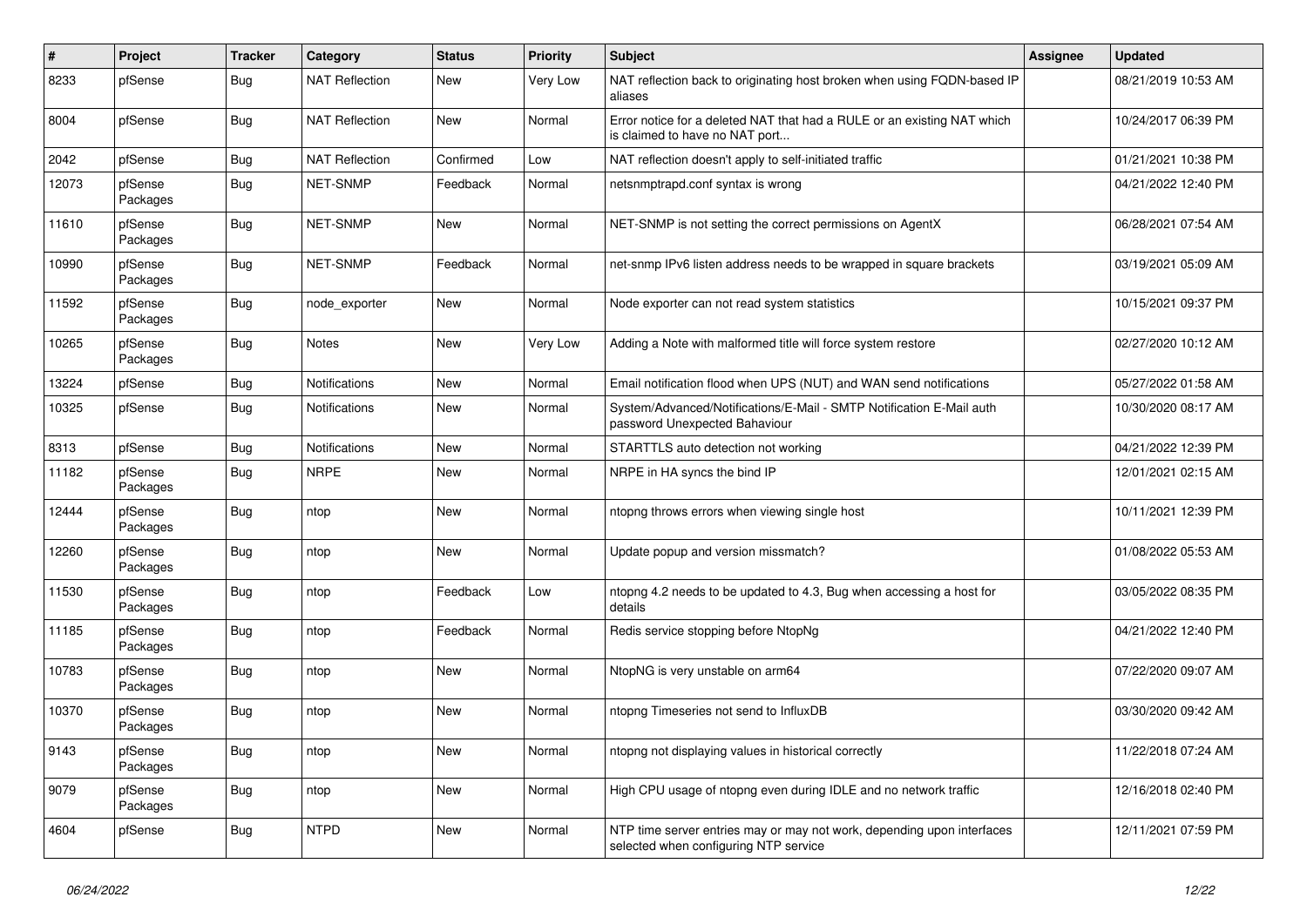| #     | Project             | <b>Tracker</b> | Category                 | <b>Status</b> | <b>Priority</b> | Subject                                                                                                                | <b>Assignee</b> | <b>Updated</b>      |
|-------|---------------------|----------------|--------------------------|---------------|-----------------|------------------------------------------------------------------------------------------------------------------------|-----------------|---------------------|
| 13247 | pfSense<br>Packages | Bug            | open-vm-tools            | New           | Low             | Open-VM-Tools service actions do not work                                                                              |                 | 06/05/2022 07:09 PM |
| 10279 | pfSense<br>Packages | Bug            | open-vm-tools            | New           | Normal          | pfSense's OpenVM Tools on ESXi 6.7 no longer provides guest vm<br>functionality                                        |                 | 03/01/2020 06:07 PM |
| 13267 | pfSense             | Bug            | OpenVPN                  | New           | Normal          | dpinger continues to run on OpenVPN gateway after OpenVPN service is<br>stopped.                                       |                 | 06/12/2022 02:49 PM |
| 13233 | pfSense Plus        | Bug            | OpenVPN                  | Feedback      | Normal          | OpenVPN DCO connection fails with Auth Digest Algorithm set to SHA512                                                  |                 | 05/31/2022 03:39 PM |
| 13087 | pfSense             | Bug            | OpenVPN                  | New           | Normal          | OpenVPN Server: hide WINS servers list when netbios option is<br>unchecked while WINS servers is checked               |                 | 04/22/2022 10:29 AM |
| 12927 | pfSense             | Bug            | OpenVPN                  | New           | Normal          | OpenVPN with OCSP enabled allows connections with revoked<br>certificates                                              |                 | 03/24/2022 08:22 AM |
| 12563 | pfSense             | <b>Bug</b>     | OpenVPN                  | <b>New</b>    | Normal          | OpenVPN server doesn't support Framed-IPv6-Address RADIUS attribute                                                    |                 | 12/03/2021 11:19 AM |
| 12552 | pfSense             | Bug            | OpenVPN                  | New           | Normal          | "Pull DNS" option within OpenVPN client does not cause pfSense to use<br>DNS servers assigned by remote OpenVPN server |                 | 12/08/2021 08:45 AM |
| 12509 | pfSense             | Bug            | OpenVPN                  | New           | Normal          | Deffered authentication does not work with auth-gen-token external-auth<br>or pusk "auth-token"                        |                 | 11/08/2021 04:01 AM |
| 11925 | pfSense             | <b>Bug</b>     | OpenVPN                  | New           | Normal          | Calling-Station-Id always set to WAN IP                                                                                |                 | 05/14/2021 09:27 AM |
| 11778 | pfSense             | Bug            | OpenVPN                  | New           | Normal          | OpenVPN uses 100% CPU after experiencing packet loss                                                                   |                 | 02/28/2022 07:38 AM |
| 11715 | pfSense             | <b>Bug</b>     | OpenVPN                  | New           | Normal          | OpenVPN MTU                                                                                                            |                 | 03/22/2021 01:35 AM |
| 11541 | pfSense             | Bug            | OpenVPN                  | New           | Normal          | OpenVPN status does not work properly when set to TCP and Concurrent<br>Connections $= 1$                              |                 | 03/02/2021 02:27 PM |
| 11503 | pfSense             | Bug            | OpenVPN                  | New           | Normal          | Using multiple authentication backends on an OpenVPN server fails                                                      |                 | 02/23/2021 12:23 PM |
| 10311 | pfSense             | Bug            | OpenVPN                  | New           | Normal          | Too low net.link.ifqmaxlen causes packet drop under load when using<br>OpenVPN inside bridge interface under load      |                 | 08/10/2021 03:10 AM |
| 8122  | pfSense             | Bug            | OpenVPN                  | New           | Normal          | openypn client is unable to use OTP (temporary) passwords                                                              |                 | 04/16/2018 09:28 AM |
| 7779  | pfSense             | Bug            | OpenVPN                  | New           | Normal          | Traffic crossing a site-to-site OpenVPN tunnel fails to fragment.                                                      |                 | 06/02/2021 08:26 AM |
| 7286  | pfSense             | Bug            | OpenVPN                  | Incomplete    | Normal          | OpenVPN client is unreliable when you have multiple tunnels                                                            |                 | 08/19/2019 03:28 PM |
| 12188 | pfSense<br>Packages | <b>Bug</b>     | OpenVPN Client<br>Export | New           | Normal          | client export breaks multi remote configurations                                                                       |                 | 10/02/2021 05:58 PM |
| 12544 | pfSense             | Bug            | <b>Operating System</b>  | New           | Normal          | OpenSSH vulnerabilities                                                                                                |                 | 12/04/2021 04:36 PM |
| 12259 | pfSense             | <b>Bug</b>     | <b>Operating System</b>  | New           | Normal          | Intel em NICs Suffering Performance Degradation on FreeBSD12                                                           |                 | 02/25/2022 09:28 PM |
| 11232 | pfSense             | Bug            | Operating System         | New           | Normal          | Fix pfSense_fsync                                                                                                      |                 | 01/08/2021 08:53 AM |
| 10980 | pfSense             | Bug            | <b>Operating System</b>  | New           | Normal          | rc.local is executed at login by rc.initial, and not at boot time.                                                     |                 | 10/19/2020 09:39 AM |
| 10671 | pfSense             | <b>Bug</b>     | <b>Operating System</b>  | New           | Normal          | pfsense 2.4.5_1 does not boot on Gen2 2012R2 HyperV VM                                                                 |                 | 05/09/2021 06:39 AM |
| 8207  | pfSense             | Bug            | <b>Operating System</b>  | New           | Normal          | 2.4 cannot boot as a Xen VM with more than 7 NICs                                                                      |                 | 11/28/2020 01:04 PM |
| 6580  | pfSense             | <b>Bug</b>     | <b>Operating System</b>  | Confirmed     | Normal          | Bridge with down member interface sends ICMP unreachables where it<br>shouldn't                                        |                 | 07/05/2016 05:40 PM |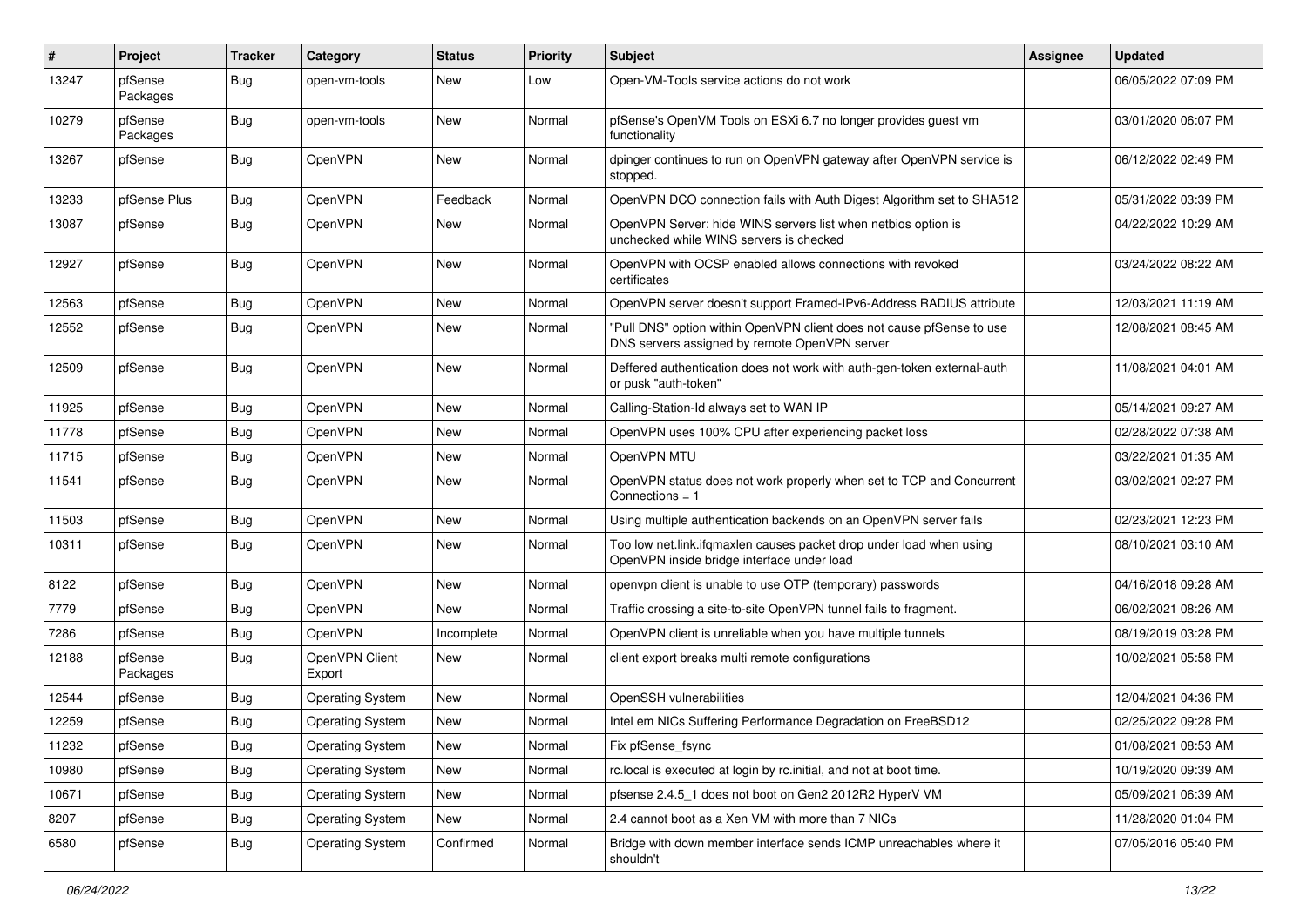| $\sharp$ | Project             | <b>Tracker</b> | Category                | <b>Status</b> | <b>Priority</b> | Subject                                                                                                            | <b>Assignee</b> | <b>Updated</b>      |
|----------|---------------------|----------------|-------------------------|---------------|-----------------|--------------------------------------------------------------------------------------------------------------------|-----------------|---------------------|
| 4345     | pfSense             | <b>Bug</b>     | <b>Operating System</b> | Confirmed     | Normal          | Traffic Shaping doesn't work with Xen netfront driver                                                              |                 | 12/31/2021 05:30 PM |
| 2335     | pfSense             | <b>Bug</b>     | <b>Operating System</b> | <b>New</b>    | Normal          | <b>IGMPProxy and CARP Results in System Instability Upon Reboot</b>                                                |                 | 07/19/2014 10:25 PM |
| 12875    | pfSense             | <b>Bug</b>     | Package System          | New           | Normal          | Import zabbix-agent6 and zabbix-proxy6 from FreeBSD Ports                                                          |                 | 05/28/2022 06:50 PM |
| 12759    | pfSense Plus        | Bug            | Package System          | New           | Very Low        | Proprietary packages link to non-existant or non-public github pages                                               |                 | 02/09/2022 10:43 AM |
| 11724    | pfSense             | Bug            | Package System          | <b>New</b>    | Normal          | Packages unexpectedly removed when changing update branches                                                        |                 | 03/29/2021 08:09 AM |
| 10729    | pfSense             | <b>Bug</b>     | Package System          | New           | Normal          | Certificate verification failed for pkg.freebsd.org                                                                |                 | 07/05/2020 01:12 AM |
| 9755     | pfSense             | <b>Bug</b>     | Package System          | New           | Very Low        | package description wrong link<br>https://www.freshports.org/security/openvpn-client-export                        |                 | 09/13/2019 07:22 AM |
| 9149     | pfSense             | Bug            | Package System          | <b>New</b>    | Low             | Continued issues with /tmp and /var in RAM on 2.4                                                                  |                 | 11/24/2018 11:56 AM |
| 8177     | pfSense             | <b>Bug</b>     | Package System          | <b>New</b>    | Normal          | "/xsl/package.xsl" is referenced in package XML files but not on the<br>firewall                                   |                 | 08/14/2019 09:56 AM |
| 8176     | pfSense             | <b>Bug</b>     | Package System          | <b>New</b>    | Normal          | /schema/packages.dtd -- referenced in *xml, but missing?                                                           |                 | 12/09/2017 06:52 PM |
| 7195     | pfSense             | Bug            | Package System          | New           | Normal          | pkg edit.php - <checkenable fields=""> tag has no effect on fields other than<br/>checkbox/input</checkenable>     |                 | 08/21/2019 09:15 AM |
| 7082     | pfSense             | <b>Bug</b>     | Package System          | New           | Normal          | pkg edit.php - impossible to use default value with rowhelperfield                                                 |                 | 08/21/2019 09:15 AM |
| 6055     | pfSense             | Bug            | Package System          | Confirmed     | Low             | Menu items may remain from packages no longer installed                                                            |                 | 06/18/2021 08:46 PM |
| 5469     | pfSense             | <b>Bug</b>     | Package System          | Confirmed     | Low             | package.dtd XSD schema is a piece of pathetic, useless, unmaintained<br>junk                                       |                 | 11/22/2015 06:26 AM |
| 5306     | pfSense             | Bug            | Package System          | New           | Normal          | textarea fields should have linebreaks sanitized automatically on save                                             |                 | 03/03/2017 04:15 AM |
| 4474     | pfSense             | <b>Bug</b>     | Package System          | Confirmed     | Normal          | IP address change triggers reload of all packages                                                                  |                 | 02/13/2017 07:21 AM |
| 3358     | pfSense             | Bug            | Package System          | <b>New</b>    | Normal          | new version of <include_file> is not required during reinstall_all</include_file>                                  |                 | 12/26/2014 12:13 PM |
| 13202    | pfSense<br>Packages | Bug            | pfBlockerNG             | New           | Normal          | Missing Protocols on IP Feed Groups Advanced Inbound/Outbound<br><b>Firewall Rule settings</b>                     |                 | 05/23/2022 08:58 AM |
| 13194    | pfSense<br>Packages | <b>Bug</b>     | pfBlockerNG             | <b>New</b>    | Normal          | Remove dead Malc0de feed                                                                                           |                 | 05/23/2022 05:16 AM |
| 13180    | pfSense<br>Packages | <b>Bug</b>     | pfBlockerNG             | <b>New</b>    | High            | High CPU Utilization with pfb_filter <sup>[]</sup> since PfBlockerNG update to devel<br>3.1.04                     |                 | 06/14/2022 08:00 AM |
| 13154    | pfSense<br>Packages | <b>Bug</b>     | pfBlockerNG             | Confirmed     | Normal          | pfBlocker causing excessive CPU load                                                                               |                 | 06/14/2022 01:14 PM |
| 13018    | pfSense<br>Packages | <b>Bug</b>     | pfBlockerNG             | <b>New</b>    | Normal          | TLD and DNSBL Safesearch DOH conflict disables TLD block when<br>conflicting DOH FQDN is deselected or whitelisted |                 | 04/01/2022 05:59 PM |
| 12822    | pfSense<br>Packages | Bug            | pfBlockerNG             | New           | Normal          | IPv4 Source ASN format not working                                                                                 |                 | 02/18/2022 10:47 AM |
| 12423    | pfSense<br>Packages | Bug            | pfBlockerNG             | Feedback      | Normal          | Dashboard shows "SQLite database missing, Force Reload DNSBL to<br>recover!"                                       |                 | 12/31/2021 01:06 PM |
| 12414    | pfSense<br>Packages | <b>Bug</b>     | pfBlockerNG             | Feedback      | Normal          | DNSBL SafeSearch page displays input validation error if DoH / DoT<br>blocking is not enabled                      |                 | 12/30/2021 02:49 PM |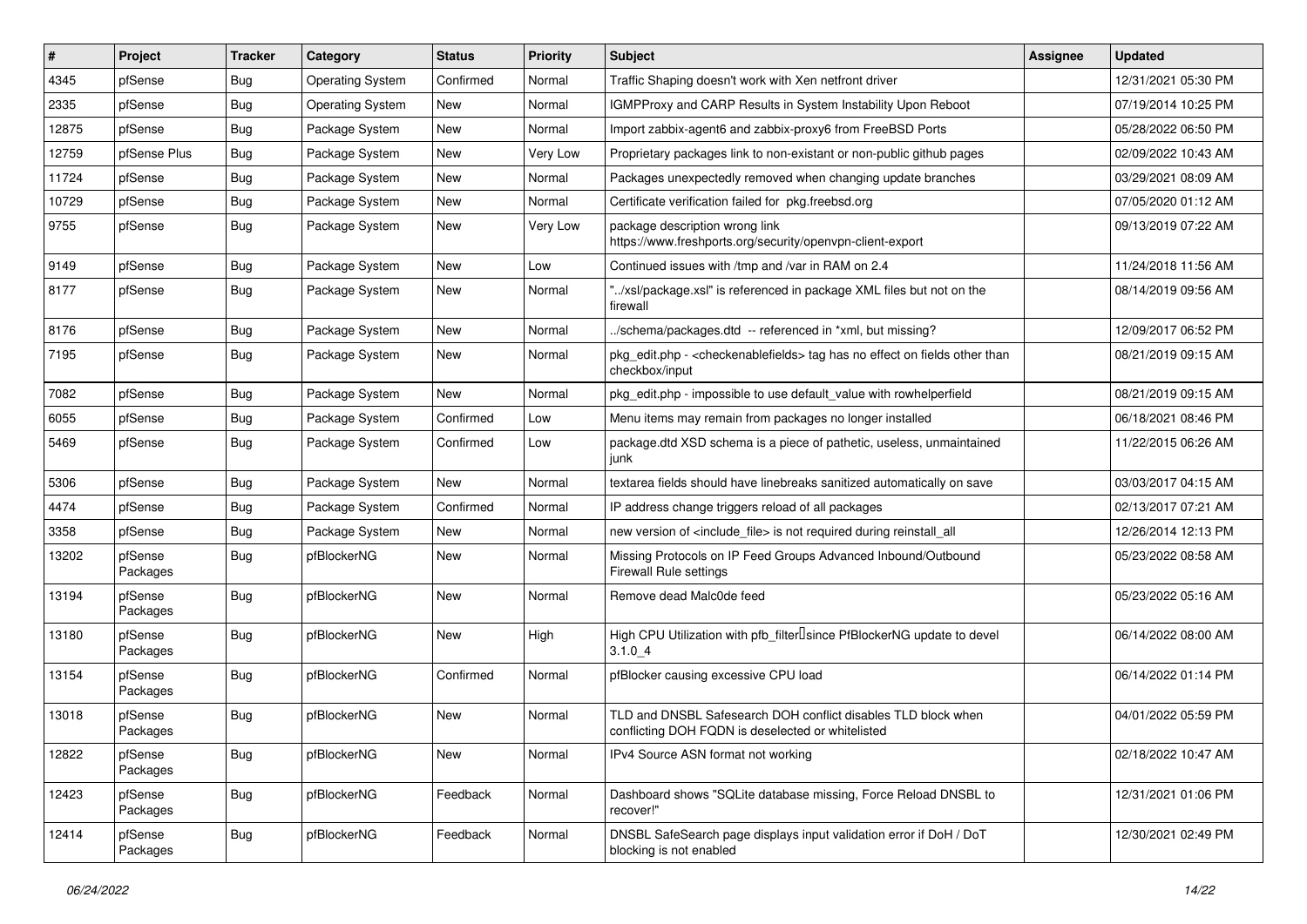| $\pmb{\#}$ | Project             | <b>Tracker</b> | Category    | <b>Status</b> | <b>Priority</b> | Subject                                                                                                                | Assignee | <b>Updated</b>      |
|------------|---------------------|----------------|-------------|---------------|-----------------|------------------------------------------------------------------------------------------------------------------------|----------|---------------------|
| 12330      | pfSense<br>Packages | Bug            | pfBlockerNG | Feedback      | Normal          | pfBlockerNG devel creating invalid NAT rules on boot                                                                   |          | 04/21/2022 12:40 PM |
| 12033      | pfSense<br>Packages | Bug            | pfBlockerNG | New           | Normal          | maxmindb and _sqlite3 modules not found                                                                                |          | 10/01/2021 04:42 AM |
| 11572      | pfSense<br>Packages | Bug            | pfBlockerNG | <b>New</b>    | High            | Auto created firewall rules have IPv4 as protocol only - even for IPv6 lists.                                          |          | 03/10/2021 01:08 AM |
| 11414      | pfSense<br>Packages | <b>Bug</b>     | pfBlockerNG | New           | Normal          | Enabling feed "Public_DNS4_all" breaks some Google services                                                            |          | 02/13/2021 02:46 AM |
| 11398      | pfSense<br>Packages | Bug            | pfBlockerNG | New           | Normal          | pfBlocker upgrade hangs forever                                                                                        |          | 04/21/2022 12:39 PM |
| 11261      | pfSense<br>Packages | Bug            | pfBlockerNG | <b>New</b>    | Normal          | pfBlockerNG ASN numbers in IPv4 (/IPv6) Custom_List generate error(s)<br>"Invalid numeric literal at line 1, column 7" |          | 01/28/2021 08:34 AM |
| 11040      | pfSense<br>Packages | Bug            | pfBlockerNG | New           | Normal          | pfb_filter core faults when clearing firewall log                                                                      |          | 11/07/2020 01:44 PM |
| 10590      | pfSense<br>Packages | Bug            | pfBlockerNG | New           | Normal          | pfBlockerNG: Invalid argument supplied for foreach()                                                                   |          | 05/26/2020 08:22 AM |
| 10526      | pfSense<br>Packages | Bug            | pfBlockerNG | <b>New</b>    | Normal          | Package pfBlockerNG Crashes on Alert view                                                                              |          | 05/04/2020 08:59 AM |
| 10278      | pfSense<br>Packages | Bug            | pfBlockerNG | <b>New</b>    | Normal          | pfBlockerNG: Formatting issue on DNSBL stats page                                                                      |          | 02/24/2020 01:36 PM |
| 10253      | pfSense<br>Packages | Bug            | pfBlockerNG | <b>New</b>    | Normal          | pfblockerng-devel uses user interface for VIP causing issues with other<br>services                                    |          | 02/11/2020 09:17 AM |
| 10252      | pfSense<br>Packages | Bug            | pfBlockerNG | New           | High            | pfblockerng-devel                                                                                                      |          | 02/11/2020 05:18 PM |
| 10188      | pfSense<br>Packages | Bug            | pfBlockerNG | New           | Normal          | Reputation tab is not working                                                                                          |          | 01/24/2020 10:06 AM |
| 10164      | pfSense<br>Packages | <b>Bug</b>     | pfBlockerNG | <b>New</b>    | Normal          | pfBlockerNG dashboard widget position is not maintained when updating                                                  |          | 01/06/2020 10:06 AM |
| 9999       | pfSense<br>Packages | Bug            | pfBlockerNG | New           | Normal          | unbound fatal error if System Domain in DNSBL and System Domain<br>Local Zone Type is Redirect                         |          | 12/25/2019 08:10 AM |
| 9724       | pfSense<br>Packages | <b>Bug</b>     | pfBlockerNG | New           | High            | pfblockerng-firewall-filter-service-will-not-start                                                                     |          | 09/05/2019 06:32 AM |
| 9707       | pfSense<br>Packages | <b>Bug</b>     | pfBlockerNG | <b>New</b>    | Normal          | Some networks already existing in deny Feeds are not stopped even if<br>existing in custom deny list                   |          | 08/28/2019 10:03 AM |
| 9676       | pfSense<br>Packages | <b>Bug</b>     | pfBlockerNG | <b>New</b>    | Normal          | AS lookup fails                                                                                                        |          | 12/26/2019 12:17 AM |
| 9662       | pfSense<br>Packages | <b>Bug</b>     | pfBlockerNG | <b>New</b>    | Normal          | PfblockerNG do not update after pfsense reboot and wait for next cron<br>task                                          |          | 08/20/2019 09:00 AM |
| 12907      | pfSense<br>Packages | <b>Bug</b>     | PIMD        | Feedback      | Normal          | PIMD: Nonexistent interfaces should be hidden/disabled in pimd.conf<br>before bringing up the service                  |          | 03/07/2022 03:51 PM |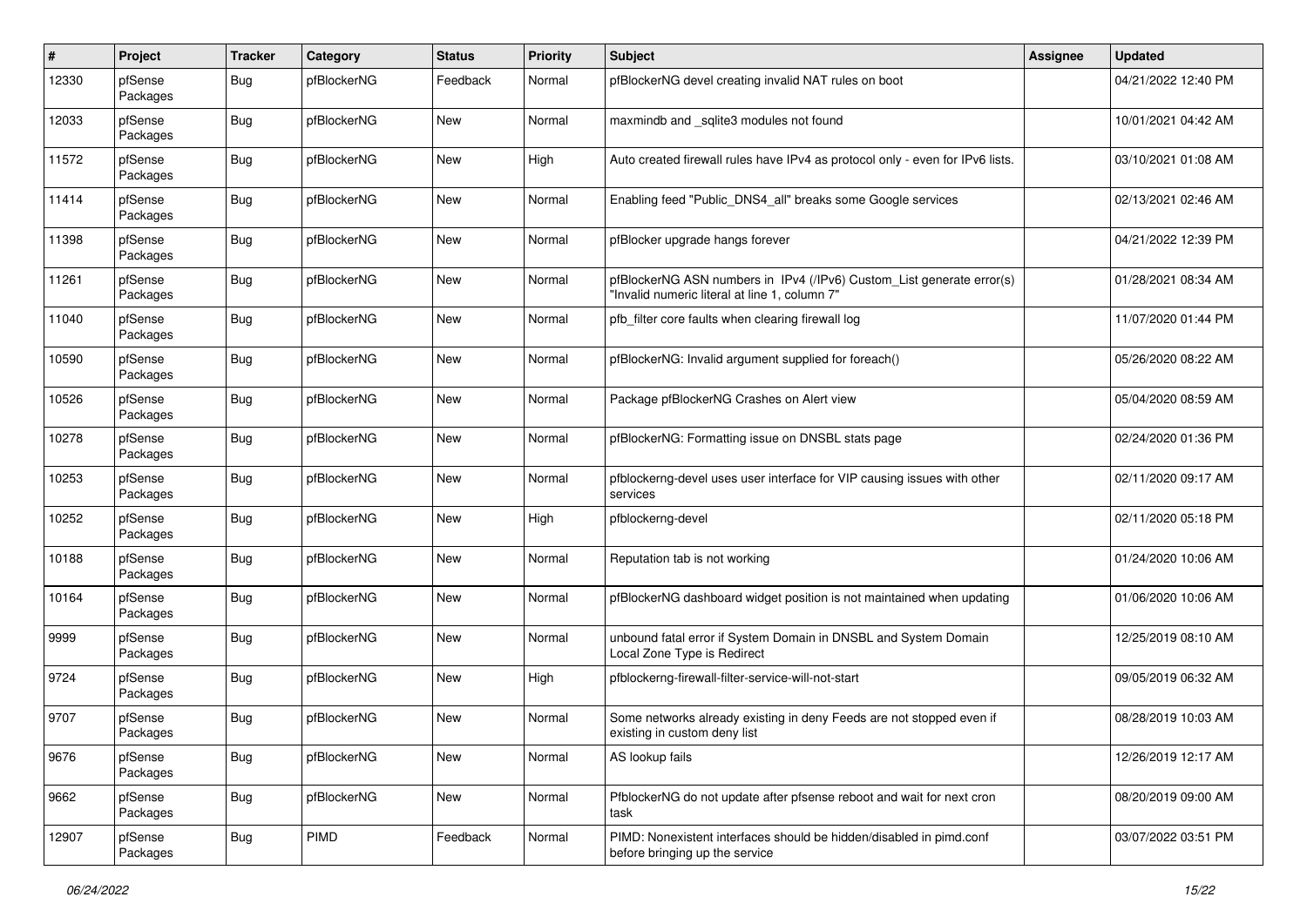| $\vert$ # | Project             | <b>Tracker</b> | Category              | <b>Status</b> | <b>Priority</b> | <b>Subject</b>                                                                                                                      | Assignee | <b>Updated</b>      |
|-----------|---------------------|----------------|-----------------------|---------------|-----------------|-------------------------------------------------------------------------------------------------------------------------------------|----------|---------------------|
| 12538     | pfSense<br>Packages | Bug            | PIMD                  | <b>New</b>    | Normal          | PIMD sub-interface bug                                                                                                              |          | 11/20/2021 09:44 PM |
| 10791     | pfSense<br>Packages | Bug            | PIMD                  | <b>New</b>    | Normal          | Valid (vlan)interfaces do not get vif reporting "Invalid phyint address"                                                            |          | 10/06/2020 09:20 AM |
| 10692     | pfSense<br>Packages | <b>Bug</b>     | PIMD                  | Feedback      | Normal          | PIMD starts twice at boot                                                                                                           |          | 04/21/2022 12:40 PM |
| 9192      | pfSense             | Bug            | PPP Interfaces        | <b>New</b>    | Normal          | PPPoE daemon selects wrong interface                                                                                                |          | 08/20/2019 10:05 AM |
| 8804      | pfSense             | <b>Bug</b>     | <b>PPP</b> Interfaces | <b>New</b>    | Normal          | Netgate SG-1000 PPPoE Keepalives not prioritized, internet drops                                                                    |          | 08/20/2019 10:06 AM |
| 8512      | pfSense             | <b>Bug</b>     | <b>PPP</b> Interfaces | <b>New</b>    | Normal          | PPPoE reconnect fails after interface flap                                                                                          |          | 08/20/2019 10:06 AM |
| 6255      | pfSense             | Bug            | <b>PPP</b> Interfaces | Confirmed     | Low             | PPP Country/Provider/Plan configuration not saved                                                                                   |          | 04/25/2016 07:15 PM |
| 5253      | pfSense             | Bug            | PPP Interfaces        | <b>New</b>    | Normal          | 3gstats.php 100% CPU                                                                                                                |          | 01/08/2022 05:02 PM |
| 3326      | pfSense             | <b>Bug</b>     | <b>PPP</b> Interfaces | <b>New</b>    | Normal          | IPv6 only PPPoE connection                                                                                                          |          | 11/18/2013 09:37 AM |
| 12436     | pfSense             | <b>Bug</b>     | <b>PPPoE Server</b>   | <b>New</b>    | Normal          | Pppoe server config gui does not allow setting of chap authentication, and<br>sets the network start address for allocation to 0    |          | 10/21/2021 08:15 AM |
| 9295      | pfSense             | <b>Bug</b>     | PPPoE Server          | <b>New</b>    | Very High       | IPv6 PD does not work with PPPOE (Server & Client)                                                                                  |          | 05/15/2022 10:53 AM |
| 12950     | pfSense             | <b>Bug</b>     | Routing               | New           | Normal          | OpenVPN as default gateway does not get set at boot time                                                                            |          | 04/09/2022 05:46 PM |
| 12850     | pfSense             | Bug            | Routing               | <b>New</b>    | Low             | Console error during boot: "route: route has not been found"                                                                        |          | 02/22/2022 08:27 AM |
| 8066      | pfSense             | <b>Bug</b>     | Routing               | <b>New</b>    | Normal          | Static routes not applied when they go out a interface using carp                                                                   |          | 11/08/2017 02:04 AM |
| 7352      | pfSense             | <b>Bug</b>     | Routing               | <b>New</b>    | Normal          | pfSense IPv6 static route is dumped after a WAN flap                                                                                |          | 01/20/2022 09:35 AM |
| 9698      | pfSense             | Bug            | <b>RRD Graphs</b>     | New           | Normal          | Monitoring graphs do not retain state after auto-refresh                                                                            |          | 08/26/2019 02:09 AM |
| 7314      | pfSense             | <b>Bug</b>     | RRD Graphs            | <b>New</b>    | Low             | Discrepancy in ntp monitoring view                                                                                                  |          | 02/24/2017 08:37 PM |
| 2138      | pfSense             | <b>Bug</b>     | <b>RRD Graphs</b>     | <b>New</b>    | Normal          | RRD Wireless graph broken in BSS mode                                                                                               |          | 02/06/2016 04:59 AM |
| 1186      | pfSense             | <b>Bug</b>     | <b>RRD Graphs</b>     | Confirmed     | Normal          | When in pure routing mode the rrd graphs are blank                                                                                  |          | 09/16/2015 04:31 PM |
| 12338     | pfSense<br>Packages | Bug            | <b>RRD Summary</b>    | New           | Normal          | RRD Summary does not report data on 3100                                                                                            |          | 04/15/2022 02:54 PM |
| 13240     | pfSense             | Bug            | Rules / NAT           | <b>New</b>    | Normal          | Dynamic NPt entry UI has a couple quirks                                                                                            |          | 06/02/2022 09:32 PM |
| 13144     | pfSense             | Bug            | Rules / NAT           | New           | Very Low        | Firewall rule entries can get out of sync when entries are deleted while<br>other administrators are editing entries simultaneously |          | 05/10/2022 07:26 AM |
| 13046     | pfSense             | <b>Bug</b>     | Rules / NAT           | New           | Normal          | Floating rule applied to IPv6 interface with a SLAAC DHCPv6 gateway<br>reports error on boot                                        |          | 04/11/2022 09:50 AM |
| 12888     | pfSense             | <b>Bug</b>     | Rules / NAT           | <b>New</b>    | Normal          | pfSense sends un-NATed packets during OpenVPN startup                                                                               |          | 03/01/2022 03:13 PM |
| 12421     | pfSense             | <b>Bug</b>     | Rules / NAT           | <b>New</b>    | Normal          | IPV6 limiter bug                                                                                                                    |          | 10/02/2021 08:44 AM |
| 11717     | pfSense             | <b>Bug</b>     | Rules / NAT           | New           | Normal          | Incorrect port forwarding rules if Destination port alias is not equal to<br>Redirect target port alias                             |          | 03/22/2021 06:06 AM |
| 11556     | pfSense             | Bug            | Rules / NAT           | <b>New</b>    | Normal          | Kill all states associated with a NAT address                                                                                       |          | 03/19/2021 10:29 AM |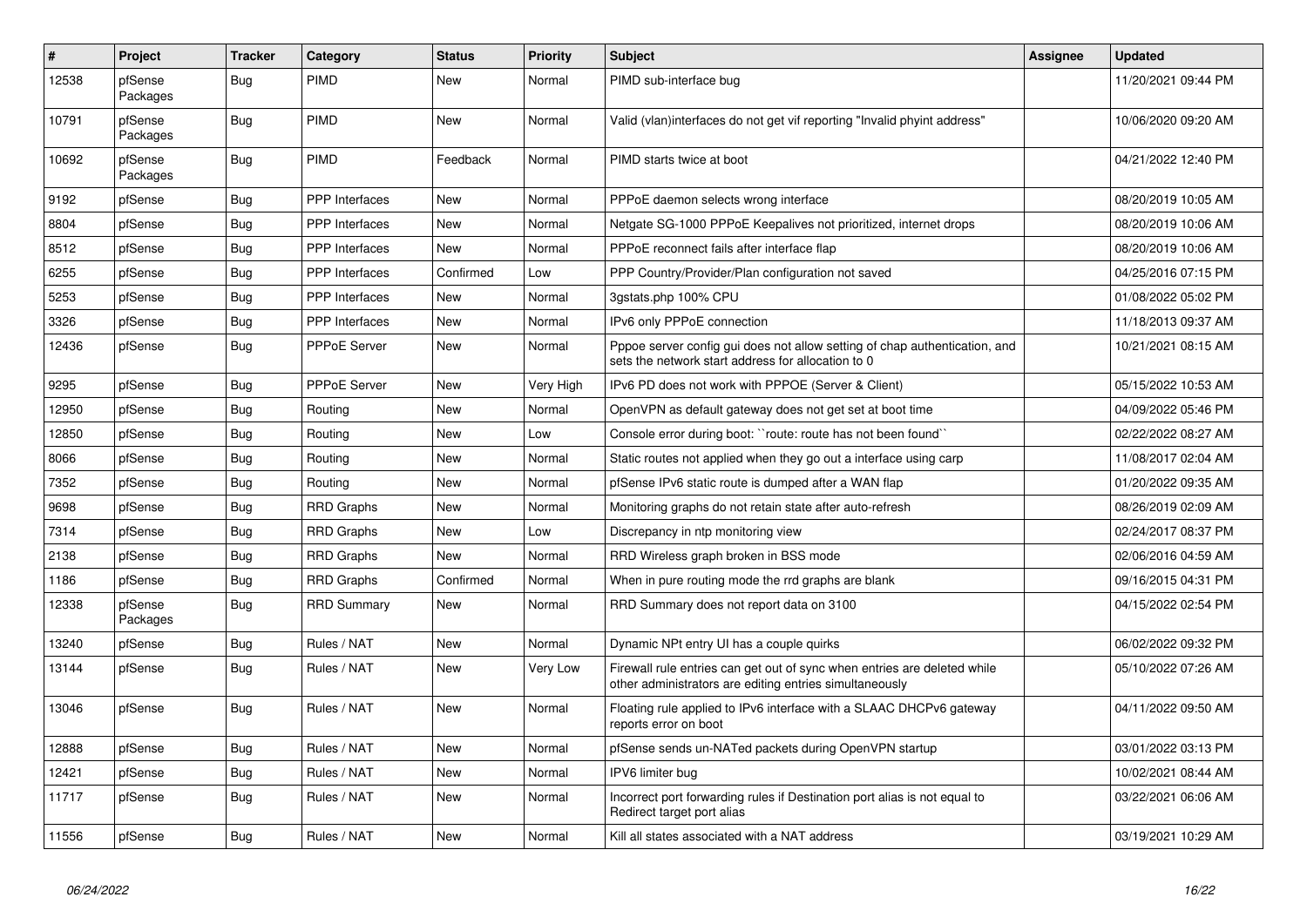| #     | Project             | <b>Tracker</b> | Category         | <b>Status</b> | Priority | <b>Subject</b>                                                                                                                                         | <b>Assignee</b> | <b>Updated</b>      |
|-------|---------------------|----------------|------------------|---------------|----------|--------------------------------------------------------------------------------------------------------------------------------------------------------|-----------------|---------------------|
| 11548 | pfSense             | <b>Bug</b>     | Rules / NAT      | <b>New</b>    | Normal   | 'rule expands to no valid combination" error from port forward automatic<br>rule mixing IPv4 and IPv6 elements                                         |                 | 02/27/2021 03:18 PM |
| 10952 | pfSense             | <b>Bug</b>     | Rules / NAT      | <b>New</b>    | Low      | Inconsistency in Subnet Defaults Between Firewall Rules and Interface<br><b>Address Assignments</b>                                                    |                 | 10/09/2020 12:50 PM |
| 10726 | pfSense             | <b>Bug</b>     | Rules / NAT      | <b>New</b>    | Normal   | Sticky-connections option is bugged - sticky-address cannot be redefined                                                                               |                 | 11/12/2020 10:12 AM |
| 10712 | pfSense             | <b>Bug</b>     | Rules / NAT      | <b>New</b>    | Normal   | 'default allow LAN IPv6 to any" rule does not work right after boot when<br>using IPv6 PD                                                              |                 | 06/30/2020 12:17 AM |
| 10513 | pfSense             | <b>Bug</b>     | Rules / NAT      | <b>New</b>    | Normal   | State issues with policy routing and HA failover                                                                                                       |                 | 04/21/2022 12:39 PM |
| 9887  | pfSense             | Bug            | Rules / NAT      | <b>New</b>    | Low      | Rule separator positions change when deleting multiple rules                                                                                           |                 | 05/10/2022 03:11 PM |
| 9167  | pfSense             | <b>Bug</b>     | Rules / NAT      | <b>New</b>    | Normal   | Some Important ICMPv6 Traffic Not Allowed by Default Rules                                                                                             |                 | 08/14/2019 01:00 PM |
| 9035  | pfSense             | <b>Bug</b>     | Rules / NAT      | <b>New</b>    | Normal   | Inactive Interfaces are Hidden in Firewall Rules                                                                                                       |                 | 08/14/2019 12:39 PM |
| 8820  | pfSense             | <b>Bug</b>     | Rules / NAT      | New           | Low      | System/Advanced/Misc - "Do not kill connections when schedule expires"<br>UN-checked still leaves existing connections open.                           |                 | 07/28/2020 10:59 AM |
| 8576  | pfSense             | Bug            | Rules / NAT      | Feedback      | Low      | pfSense stops passing traffic after some time when using Outbound NAT<br>pool w/ Sticky Address                                                        |                 | 10/28/2021 01:47 PM |
| 7551  | pfSense             | <b>Bug</b>     | Rules / NAT      | <b>New</b>    | Normal   | Dynamic IPsec endpoints not added to rule set after WAN down/up                                                                                        |                 | 05/16/2017 02:26 PM |
| 7373  | pfSense             | <b>Bug</b>     | Rules / NAT      | <b>New</b>    | Normal   | Firewall schedules GUI needs to be redone from scratch                                                                                                 |                 | 08/21/2019 08:56 AM |
| 6799  | pfSense             | <b>Bug</b>     | Rules / NAT      | <b>New</b>    | Normal   | Using NOT (!) with interface subnet macros results unexpected traffic<br>passing when multiple subnets are included in the macro (i.e. VIP<br>subnets) |                 | 02/07/2022 02:18 PM |
| 6627  | pfSense             | <b>Bug</b>     | Rules / NAT      | <b>New</b>    | Normal   | floating tab match rules ignore quick action so should be removed                                                                                      |                 | 07/18/2016 02:15 PM |
| 5791  | pfSense             | <b>Bug</b>     | Rules / NAT      | Confirmed     | Normal   | tftp-proxy functionality is easilly broken by unrelated rules                                                                                          |                 | 07/10/2016 12:24 AM |
| 5091  | pfSense             | <b>Bug</b>     | Rules / NAT      | Confirmed     | Very Low | In rule creation destination ports fields (from and to) are too small to read<br>ports aliases names                                                   |                 | 01/07/2020 07:48 AM |
| 5075  | pfSense             | Bug            | Rules / NAT      | Confirmed     | Normal   | pf errors that don't return a line number on first line don't file notice                                                                              |                 | 09/01/2015 06:42 PM |
| 2367  | pfSense             | Bug            | Rules / NAT      | New           | Normal   | display negate rules in firewall rules php and evaluate when added                                                                                     |                 | 05/07/2012 06:11 PM |
| 1813  | pfSense             | <b>Bug</b>     | Rules / NAT      | Confirmed     | Normal   | Static routes on WAN interfaces overridden by route-to for firewall-initiated<br>traffic                                                               |                 | 11/09/2016 02:06 PM |
| 11490 | pfSense<br>Packages | <b>Bug</b>     | Service Watchdog | <b>New</b>    | Very Low | Service Watchdog - Impacts Reboots and Package Updates                                                                                                 |                 | 02/22/2021 12:07 PM |
| 11786 | pfSense             | Bug            | Services         | New           | Normal   | SSH incomplete setup and startup fail while recovering XML backup in a<br>fresh install of pfSense 2.5.0                                               |                 | 04/17/2021 01:36 PM |
| 6186  | pfSense             | <b>Bug</b>     | Services         | <b>New</b>    | Normal   | race conditions in service startup                                                                                                                     |                 | 04/21/2022 12:39 PM |
| 11479 | pfSense<br>Packages | <b>Bug</b>     | snmptt           | New           | Normal   | snmptt 1.4.2 does not work in daemon mode                                                                                                              |                 | 02/20/2021 04:37 PM |
| 10989 | pfSense<br>Packages | Bug            | Snort            | <b>New</b>    | Low      | Snort alert page has hidden characters in IPv6 address                                                                                                 |                 | 10/17/2020 04:06 PM |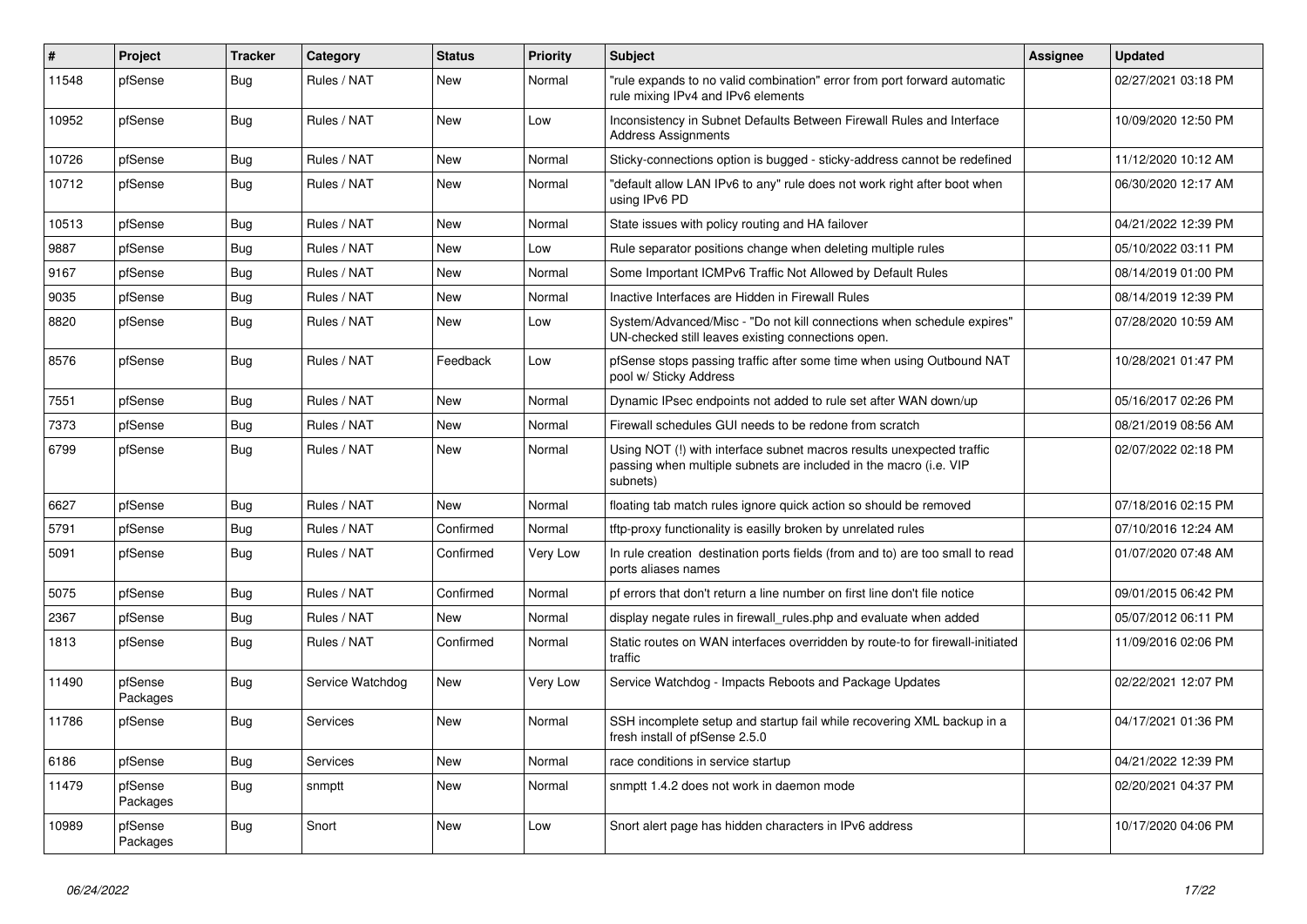| $\#$  | Project             | <b>Tracker</b> | Category   | <b>Status</b>                 | <b>Priority</b> | <b>Subject</b>                                                                                                    | Assignee | <b>Updated</b>      |
|-------|---------------------|----------------|------------|-------------------------------|-----------------|-------------------------------------------------------------------------------------------------------------------|----------|---------------------|
| 10606 | pfSense<br>Packages | Bug            | Snort      | New                           | Normal          | Snort Inline stopped working after upgrade to FreeBSD 12.1 (network<br>traffic blocked after heavy load randomly) |          | 05/28/2020 10:06 AM |
| 9895  | pfSense<br>Packages | Bug            | Snort      | <b>New</b>                    | Normal          | snort reinstallation failed                                                                                       |          | 06/23/2021 08:01 AM |
| 6988  | pfSense<br>Packages | <b>Bug</b>     | Snort      | <b>New</b>                    | High            | SNORT Package PHP memory error                                                                                    |          | 06/28/2018 10:00 PM |
| 12845 | pfSense<br>Packages | Bug            | softflowd  | New                           | Normal          | softflowd wrong vlan tag                                                                                          |          | 02/21/2022 10:40 AM |
| 12507 | pfSense<br>Packages | Bug            | softflowd  | <b>Pull Request</b><br>Review | Normal          | Add support for bi-directional flows in softflowd                                                                 |          | 11/11/2021 03:53 AM |
| 10436 | pfSense<br>Packages | <b>Bug</b>     | softflowd  | <b>New</b>                    | Normal          | softflowd no longer sends flow data after upgrade $(v0.9.9 - 1 > v1.0.0)$                                         |          | 06/07/2022 12:25 AM |
| 9486  | pfSense<br>Packages | <b>Bug</b>     | softflowd  | New                           | Very Low        | ifindex values used for softflowd are incorrect                                                                   |          | 08/14/2019 02:30 PM |
| 13073 | pfSense<br>Packages | Bug            | Squid      | New                           | Normal          | ClamAV - clamd dies with high CPU load and thus the C-ICAP of<br>squid-reverse proxy causes http:500 errors       |          | 04/19/2022 05:38 AM |
| 11848 | pfSense<br>Packages | Bug            | Squid      | <b>New</b>                    | Normal          | Issue with squid cache download speed                                                                             |          | 04/23/2021 09:30 PM |
| 10608 | pfSense<br>Packages | <b>Bug</b>     | Squid      | Feedback                      | Normal          | Update squid port to 4.11-p2                                                                                      |          | 03/02/2021 04:00 AM |
| 9568  | pfSense<br>Packages | Bug            | Squid      | <b>New</b>                    | Normal          | UFSSwapDir::openLog: Failed to open swap log.                                                                     |          | 05/29/2019 09:18 PM |
| 9012  | pfSense<br>Packages | Bug            | Squid      | New                           | Very Low        | Captive Portal authentication in Squid Proxy Server does not work                                                 |          | 10/12/2019 05:06 AM |
| 7954  | pfSense<br>Packages | <b>Bug</b>     | Squid      | Confirmed                     | Normal          | Package upgrade/reinstall gets stuck on deinstall if the package-provided<br>service is not running               |          | 10/18/2017 12:04 PM |
| 7797  | pfSense<br>Packages | <b>Bug</b>     | Squid      | Feedback                      | Normal          | Squid Reverse Proxy alternating between destinations                                                              |          | 04/21/2022 12:40 PM |
| 6083  | pfSense<br>Packages | Bug            | Squid      | New                           | Normal          | Suqid Realtime Monitor / Squid Cache Table not diplaying correctly                                                |          | 12/06/2016 07:25 AM |
| 1620  | pfSense<br>Packages | Bug            | Squid      | New                           | Normal          | Can't use transparent proxy when using bridge.                                                                    |          | 10/07/2021 04:19 AM |
| 13141 | pfSense<br>Packages | <b>Bug</b>     | squidguard | <b>New</b>                    | Normal          | wrong page squidguard block                                                                                       |          | 05/09/2022 05:33 PM |
| 12732 | pfSense<br>Packages | Bug            | squidguard | New                           | High            | Squid https filtering squidguard acl target list - erratic behaviour                                              |          | 01/26/2022 09:11 AM |
| 11434 | pfSense<br>Packages | <b>Bug</b>     | squidguard | Feedback                      | Normal          | SquidGuard over 1.16.18_11                                                                                        |          | 04/21/2022 12:40 PM |
| 10994 | pfSense<br>Packages | <b>Bug</b>     | squidguard | New                           | Low             | SquidGuard Blacklists Restore Default button does not work                                                        |          | 10/20/2020 12:26 PM |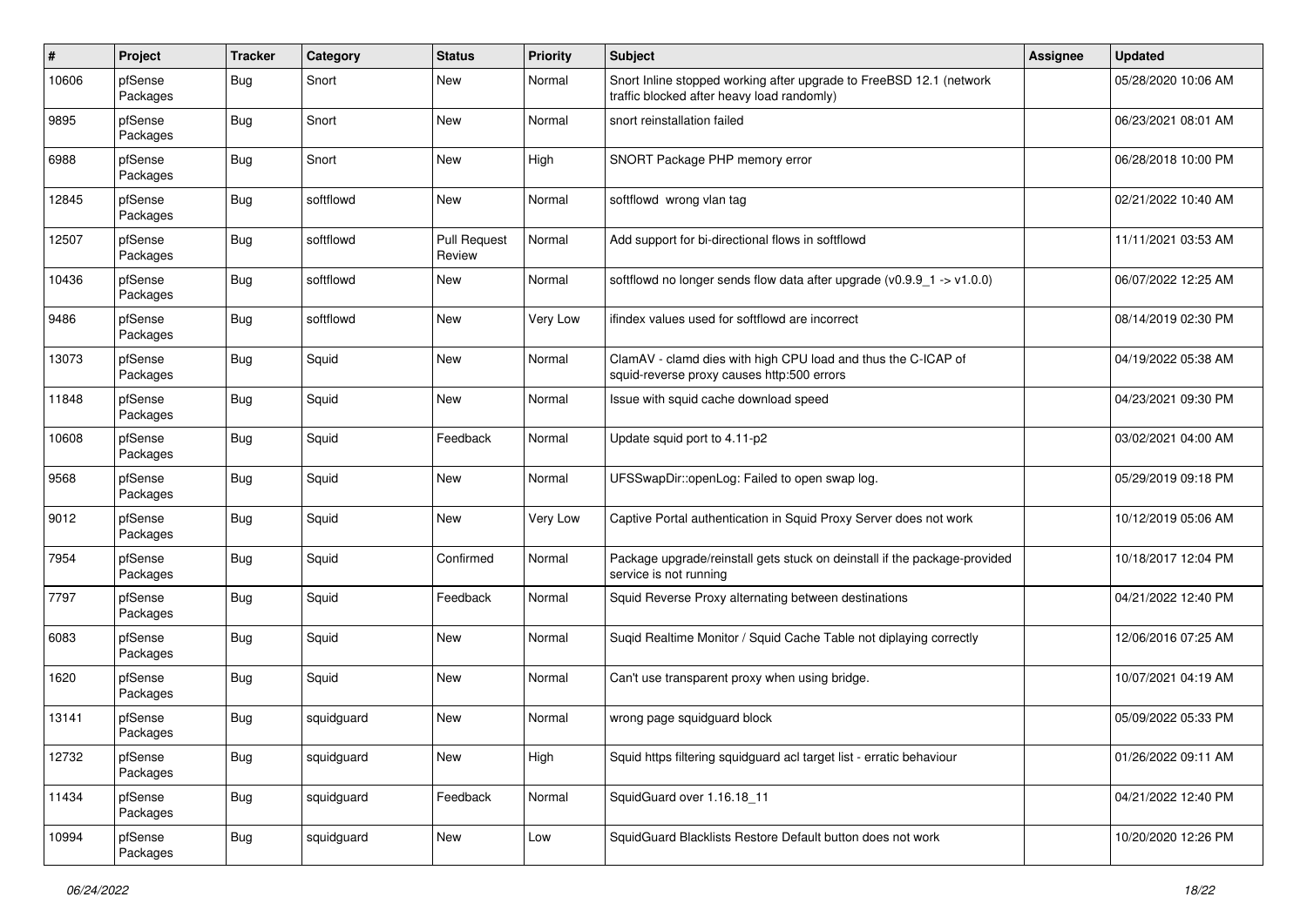| $\#$  | Project             | <b>Tracker</b> | Category          | <b>Status</b> | <b>Priority</b> | <b>Subject</b>                                                                                                                          | Assignee | <b>Updated</b>      |
|-------|---------------------|----------------|-------------------|---------------|-----------------|-----------------------------------------------------------------------------------------------------------------------------------------|----------|---------------------|
| 9286  | pfSense<br>Packages | Bug            | squidguard        | New           | Normal          | squidGuard - Unable to change IP for sgerror.php URL in configuration                                                                   |          | 11/13/2019 10:07 AM |
| 9025  | pfSense<br>Packages | Bug            | squidguard        | New           | Normal          | SquidGard + Target categories                                                                                                           |          | 10/08/2018 01:00 AM |
| 8752  | pfSense<br>Packages | Bug            | squidguard        | <b>New</b>    | Normal          | For SquidGuard in "Common ACL" menu "Target Rules List" "access"<br>option always stays with default value '---' for my Target category |          | 08/06/2018 05:53 AM |
| 6521  | pfSense<br>Packages | <b>Bug</b>     | squidguard        | New           | Normal          | pfsense 2.3.1 squidguard -> Groups ACL -> Target Rules List missing                                                                     |          | 06/25/2016 10:49 PM |
| 6471  | pfSense<br>Packages | Bug            | squidguard        | New           | Normal          | pfsense 2.3.1 squidguard -> common ACL -> Target Rules List missing                                                                     |          | 06/08/2016 06:22 PM |
| 5751  | pfSense<br>Packages | Bug            | squidguard        | New           | Normal          | SquidGuard target categories not saved when long "Domain List" is<br>provided                                                           |          | 01/10/2016 08:55 AM |
| 11763 | pfSense<br>Packages | Bug            | Status Monitoring | <b>New</b>    | Normal          | Traffic graphs refresh issue                                                                                                            |          | 05/03/2021 09:44 AM |
| 10602 | pfSense<br>Packages | Bug            | Status Monitoring | Confirmed     | Normal          | Dashboard->Traffic Graphs bandwidth designations on hover pop-ups                                                                       |          | 10/10/2020 11:59 AM |
| 10601 | pfSense<br>Packages | Bug            | Status Monitoring | <b>New</b>    | Normal          | Dashboard->Traffic Graphs Scale is capped for outbound                                                                                  |          | 05/29/2020 10:13 AM |
| 13261 | pfSense<br>Packages | <b>Bug</b>     | sudo              | Feedback      | Normal          | Input validation rejects empty "sudo" command list, but GUI text says it<br>can be empty                                                |          | 06/24/2022 02:50 PM |
| 12956 | pfSense<br>Packages | Bug            | Suricata          | Confirmed     | Normal          | suricata fails to use pcre in SID management (e.g. dropsid.conf)                                                                        |          | 04/05/2022 12:52 PM |
| 12899 | pfSense<br>Packages | Bug            | Suricata          | New           | Normal          | Suricata doesn't honor Pass List                                                                                                        |          | 03/04/2022 01:22 PM |
| 11780 | pfSense<br>Packages | Bug            | Suricata          | New           | Very High       | Suricata package fails to prune suricata.log                                                                                            |          | 08/06/2021 07:18 AM |
| 11742 | pfSense<br>Packages | <b>Bug</b>     | Suricata          | New           | Normal          | Blocking / Unblocking is not working correctly.                                                                                         |          | 09/01/2021 11:08 AM |
| 11525 | pfSense<br>Packages | Bug            | Suricata          | New           | Normal          | pfsense 2.5.0 release version for vlan issue to suricata                                                                                |          | 11/11/2021 08:16 AM |
| 10292 | pfSense<br>Packages | Bug            | Suricata          | New           | Normal          | Suricata not respecting SID Mgmt list                                                                                                   |          | 02/27/2020 01:02 PM |
| 9934  | pfSense<br>Packages | <b>Bug</b>     | Suricata          | <b>New</b>    | Normal          | suricata update kills WAN interface                                                                                                     |          | 02/20/2020 09:17 AM |
| 7388  | pfSense<br>Packages | Bug            | Suricata          | New           | High            | Suricata does not property recognize MTU for PPPOE interfaces                                                                           |          | 03/15/2017 05:17 AM |
| 12114 | pfSense<br>Packages | <b>Bug</b>     | syslog-ng         | Feedback      | Normal          | syslog-ng only binds to the last specified interface                                                                                    |          | 04/21/2022 12:40 PM |
| 10393 | pfSense<br>Packages | <b>Bug</b>     | syslog-ng         | Feedback      | Normal          | Syslog-ng TLS support is broken                                                                                                         |          | 04/21/2022 12:40 PM |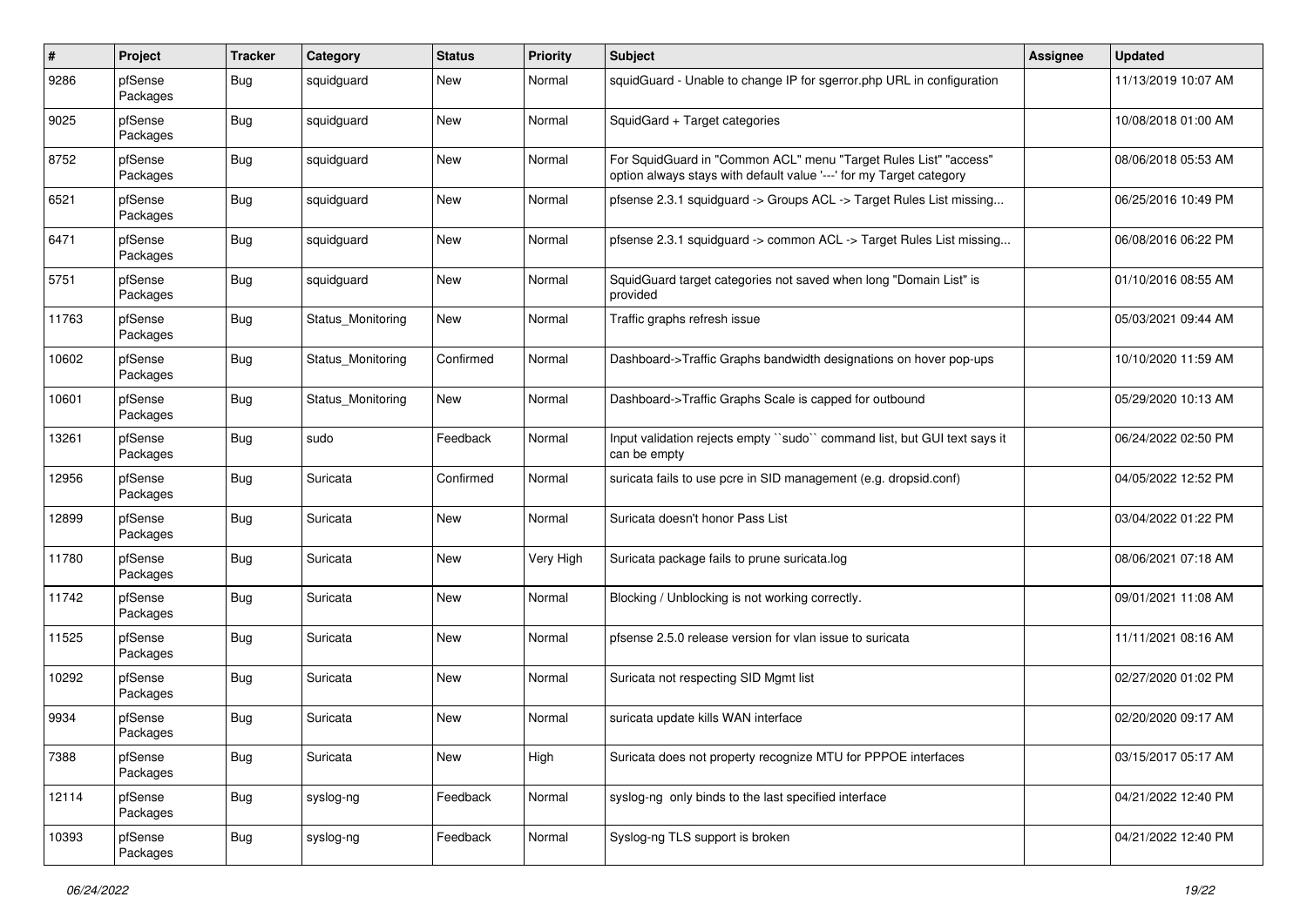| $\pmb{\#}$ | Project             | <b>Tracker</b> | Category                        | <b>Status</b> | <b>Priority</b> | <b>Subject</b>                                                                                      | Assignee | <b>Updated</b>      |
|------------|---------------------|----------------|---------------------------------|---------------|-----------------|-----------------------------------------------------------------------------------------------------|----------|---------------------|
| 8705       | pfSense<br>Packages | <b>Bug</b>     | syslog-ng                       | New           | Normal          | Syslog-NG error in latest snapshot                                                                  |          | 07/27/2018 10:17 AM |
| 8295       | pfSense<br>Packages | Bug            | syslog-ng                       | New           | Normal          | syslog-ng logrotates tls files                                                                      |          | 02/14/2018 06:12 AM |
| 8229       | pfSense<br>Packages | <b>Bug</b>     | syslog-ng                       | New           | Normal          | syslog-ng stops parsing logs after logrotate run                                                    |          | 01/26/2018 12:00 PM |
| 8180       | pfSense<br>Packages | <b>Bug</b>     | syslog-ng                       | New           | Normal          | syslog-ng default log file                                                                          |          | 01/16/2018 12:53 PM |
| 12655      | pfSense<br>Packages | Bug            | Telegraf                        | New           | Normal          | telegraf, wireguard plugin failing                                                                  |          | 12/30/2021 05:51 PM |
| 10487      | pfSense<br>Packages | Bug            | Telegraf                        | New           | Normal          | Telegraf package not sending logs to influxdb server                                                |          | 05/03/2020 07:09 PM |
| 9337       | pfSense<br>Packages | <b>Bug</b>     | Telegraf                        | New           | Normal          | Telegraf ping input fails                                                                           |          | 02/18/2019 10:40 AM |
| 9139       | pfSense<br>Packages | Bug            | Telegraf                        | New           | Normal          | telegraf: add ping for default gateway(s)                                                           |          | 05/21/2020 04:23 PM |
| 9138       | pfSense<br>Packages | Bug            | Telegraf                        | <b>New</b>    | Normal          | telegraf: add section for custom config lines                                                       |          | 02/18/2019 03:36 PM |
| 9229       | pfSense<br>Packages | <b>Bug</b>     | Tinc                            | <b>New</b>    | Normal          | Tinc package: no way of specifying multiple critical configuration<br>parameters from web interface |          | 08/13/2019 09:25 AM |
| 8909       | pfSense<br>Packages | <b>Bug</b>     | <b>Tinc</b>                     | <b>New</b>    | Normal          | tinc package makes /rc.newwanip looping forever                                                     |          | 08/13/2019 09:25 AM |
| 12401      | pfSense             | <b>Bug</b>     | <b>Traffic Graphs</b>           | <b>New</b>    | Normal          | Traffic graphs with untagged and tagged VLAN on same interface                                      |          | 09/23/2021 09:18 PM |
| 10959      | pfSense             | Bug            | <b>Traffic Graphs</b>           | Feedback      | Low             | Traffic graph stopped on interface used via netmap                                                  |          | 02/22/2021 02:57 AM |
| 9737       | pfSense             | <b>Bug</b>     | <b>Traffic Graphs</b>           | New           | Normal          | traffic-graphs.js shows incorrect units inside the chart                                            |          | 09/09/2019 06:35 AM |
| 9566       | pfSense             | <b>Bug</b>     | <b>Traffic Graphs</b>           | New           | Normal          | Traffic graph displays traffic incorrectly                                                          |          | 11/18/2019 07:54 AM |
| 9101       | pfSense             | Bug            | <b>Traffic Graphs</b>           | <b>New</b>    | Normal          | Traffic Graphs/Dashboard Slows Downloads Being Performed by the<br>Same Firefox Browser             |          | 08/21/2019 09:18 AM |
| 9087       | pfSense             | Bug            | <b>Traffic Graphs</b>           | <b>New</b>    | Normal          | Traffic Graph Widget Legend Not Updating                                                            |          | 08/14/2019 12:38 PM |
| 8130       | pfSense             | Bug            | <b>Traffic Graphs</b>           | <b>New</b>    | Normal          | Status - Monitoring - Area chart displays traffic data differently than Line or<br>Bar charts       |          | 11/26/2017 01:40 PM |
| 13051      | pfSense             | <b>Bug</b>     | <b>Traffic Shaper</b><br>(ALTQ) | <b>New</b>    | Normal          | Firewall traffic shaper by interface selection unknow                                               |          | 04/12/2022 07:03 AM |
| 12878      | pfSense             | <b>Bug</b>     | <b>Traffic Shaper</b><br>(ALTQ) | Incomplete    | Normal          | Traffic shaping by interface, route queue bandwidth inbound, out by a<br>large factor.              |          | 06/06/2022 07:03 AM |
| 12393      | pfSense             | <b>Bug</b>     | <b>Traffic Shaper</b><br>(ALTQ) | New           | Low             | Priority of qOthersLow higher than default queues                                                   |          | 09/21/2021 02:48 PM |
| 11174      | pfSense             | <b>Bug</b>     | <b>Traffic Shaper</b><br>(ALTQ) | Feedback      | Normal          | Incorrect traffic shaping on pppoe interface                                                        |          | 12/21/2020 11:21 PM |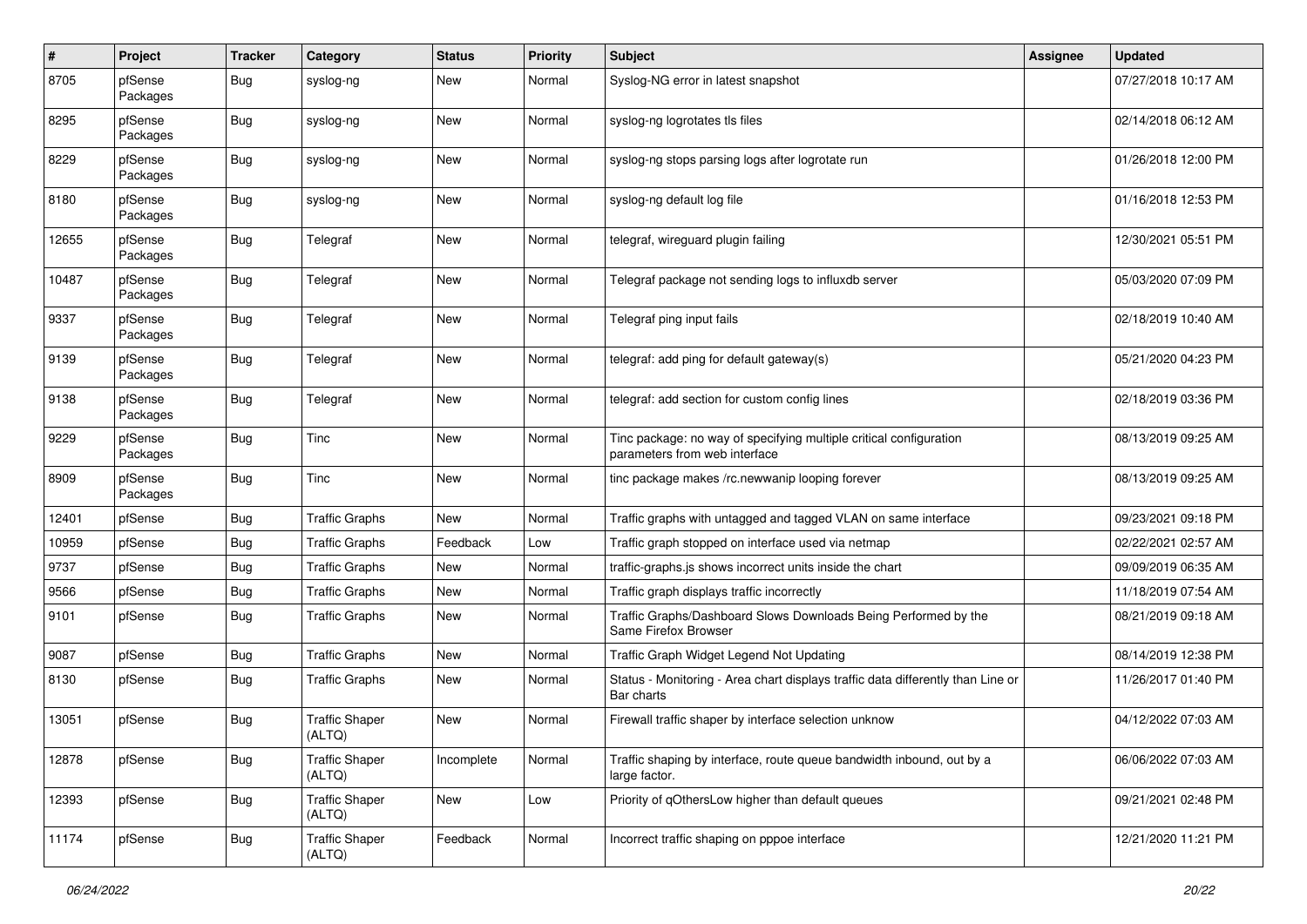| #     | Project             | <b>Tracker</b> | Category                            | <b>Status</b> | <b>Priority</b> | <b>Subject</b>                                                                                                          | <b>Assignee</b> | <b>Updated</b>      |
|-------|---------------------|----------------|-------------------------------------|---------------|-----------------|-------------------------------------------------------------------------------------------------------------------------|-----------------|---------------------|
| 8263  | pfSense             | <b>Bug</b>     | <b>Traffic Shaper</b><br>(ALTQ)     | New           | Normal          | Cannot create a nonlinear `Link Share` service curve because of: "the<br>sum of the child bandwidth higher than parent" |                 | 11/05/2020 07:31 AM |
| 7899  | pfSense             | Bug            | <b>Traffic Shaper</b><br>(ALTQ)     | New           | Normal          | a floating 'match' rule on LAN does not put traffic from a broswer on a<br>clientpc into a shaper queue                 |                 | 09/28/2017 09:16 AM |
| 4467  | pfSense             | Bug            | <b>Traffic Shaper</b><br>(ALTQ)     | New           | Normal          | Traffic Graphs shows wrong throughput when traffic shaping enabled                                                      |                 | 02/23/2015 05:31 PM |
| 3465  | pfSense             | <b>Bug</b>     | <b>Traffic Shaper</b><br>(ALTQ)     | <b>New</b>    | Normal          | Editing Traffic Shaper queues causes status_queues.php error                                                            |                 | 02/19/2014 01:53 AM |
| 2308  | pfSense             | <b>Bug</b>     | <b>Traffic Shaper</b><br>(ALTQ)     | New           | Normal          | HFSC WebUI doesn't check for "Bandwidth" setting                                                                        |                 | 12/04/2012 07:12 PM |
| 1849  | pfSense             | <b>Bug</b>     | <b>Traffic Shaper</b><br>(ALTQ)     | <b>New</b>    | Normal          | Traffic shaper - By Queue view needs to show/use friendly inerface names                                                |                 | 01/10/2022 08:10 AM |
| 12829 | pfSense             | Bug            | <b>Traffic Shaper</b><br>(Limiters) | Feedback      | Normal          | Dummynet kernel module fails to load after upgrade.                                                                     |                 | 03/17/2022 09:26 AM |
| 11192 | pfSense             | <b>Bug</b>     | <b>Traffic Shaper</b><br>(Limiters) | Feedback      | Normal          | Using Limiters causes out of order packets within one TCP or UDP flow                                                   |                 | 01/06/2021 12:09 AM |
| 9024  | pfSense             | Bug            | <b>Traffic Shaper</b><br>(Limiters) | Feedback      | Normal          | Ping packet loss under load when using limiters                                                                         |                 | 05/12/2022 11:55 AM |
| 8963  | pfSense             | <b>Bug</b>     | <b>Traffic Shaper</b><br>(Limiters) | <b>New</b>    | Normal          | 2.4.4 Limiters don't work after CARP fail-over                                                                          |                 | 12/10/2018 06:40 AM |
| 1848  | pfSense             | <b>Bug</b>     | <b>Traffic Shaper</b><br>(Limiters) | Confirmed     | Normal          | Limiters after policy routing has taken place do not behave correctly                                                   |                 | 10/25/2014 09:18 PM |
| 9344  | pfSense             | <b>Bug</b>     | Translations                        | <b>New</b>    | Normal          | OpenVPN click NCP Algorithms will always go to DH Parameters<br>website(in Chinese-Taiwan)                              |                 | 10/21/2021 03:48 AM |
| 8095  | pfSense             | <b>Bug</b>     | Translations                        | <b>New</b>    | Normal          | Unescaped simple quotes break JavaScript features when the French<br>translation is enabled                             |                 | 08/21/2019 09:06 AM |
| 7977  | pfSense             | Bug            | <b>Translations</b>                 | New           | Normal          | English text shown in stead of translated text (Routing - Gateway groups -<br>edit)                                     |                 | 08/21/2019 11:28 AM |
| 1890  | pfSense             | <b>Bug</b>     | Translations                        | <b>New</b>    | Normal          | No gettext support in console scripts                                                                                   |                 | 08/13/2019 12:24 PM |
| 11777 | pfSense<br>Packages | <b>Bug</b>     | Unbound                             | New           | Very Low        | Input validation prevents DNS Resolver from being disabled                                                              |                 | 04/05/2021 05:51 PM |
| 13280 | pfSense             | <b>Bug</b>     | Unknown                             | New           | Normal          | Entries duplicated in /boot/loader.conf                                                                                 |                 | 06/19/2022 11:11 AM |
| 13252 | pfSense             | Bug            | Upgrade                             | New           | Normal          | reduce frequency of php-fpm socket connection attempts from<br>check_reload_status                                      |                 | 06/12/2022 11:11 AM |
| 12796 | pfSense             | <b>Bug</b>     | Upgrade                             | Confirmed     | Normal          | 2.5.2 -> 2.6.0 upgrade segfaults if certain packages are installed.                                                     |                 | 05/24/2022 07:43 AM |
| 11619 | pfSense             | <b>Bug</b>     | Upgrade                             | New           | Normal          | Unable to upgrade 2.4.4-p3 to 2.5/21.02-p1                                                                              |                 | 08/15/2021 10:00 AM |
| 10530 | pfSense             | <b>Bug</b>     | Upgrade                             | New           | Normal          | Convert config version to be based on product version                                                                   |                 | 04/21/2022 12:39 PM |
| 10310 | pfSense             | Bug            | Upgrade                             | New           | Normal          | Systems with low RAM and several packages may temporarily fail to load<br>large tables after an upgrade                 |                 | 03/03/2020 07:55 AM |